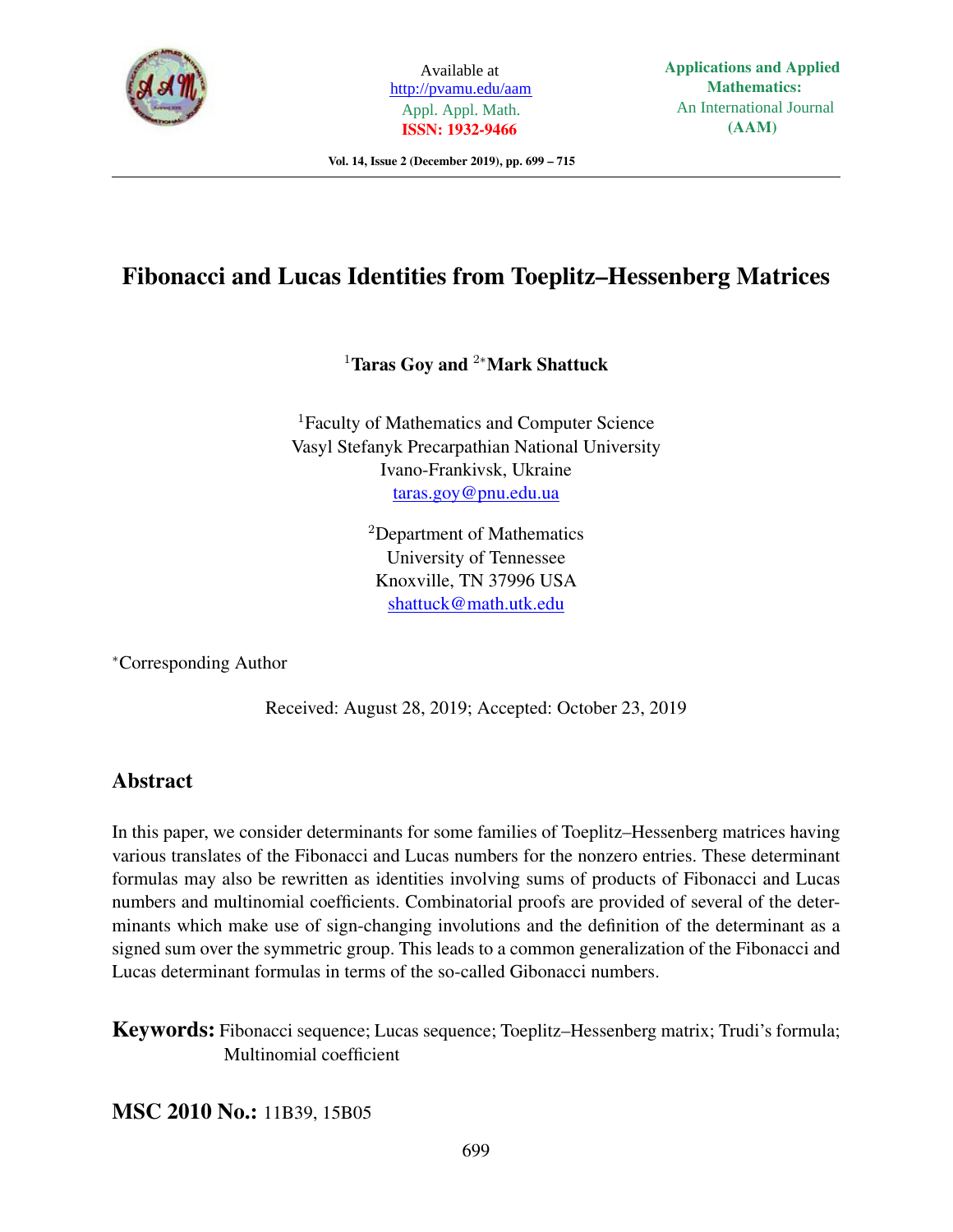## 1. Introduction

Let  $F_n$  denote the *n*-th Fibonacci and  $L_n$  the *n*-th Lucas number, both satisfying the recurrence

$$
b_n = b_{n-1} + b_{n-2}, \qquad n \ge 2,
$$

but with the respective initial conditions  $F_0 = 0$ ,  $F_1 = 1$  and  $L_0 = 2$ ,  $L_1 = 1$  (e.g., see Koshy (2017)). In this paper, we find some new relations involving the Fibonacci and Lucas sequences which arise as determinants of certain families of Toeplitz–Hessenberg matrices.

Formulas relating determinants to Fibonacci and/or Lucas numbers have been an object of recent interest. In some cases, these sequences arise as determinants for certain families of matrices having integer entries, while in other cases these sequences are the actual entries of the matrix whose determinant is being evaluated. For example, Öcal et al. (2005) studied determinantal representations of k-generalized Fibonacci and Lucas numbers and obtained as a result Binet's formulas for these sequences. Janjic (2010) considered a particular type of upper Hessenberg matrix and ´ showed its relationship with a generalization of the Fibonacci numbers (see also related work by Bicknell-Johnson and Spears (1996)). Cereceda (2014) later provided some determinantal representations of the general terms of second and third-order linear recurrent sequences with arbitrary initial conditions and similar work has been done by Kaygısız and Şahin  $(2012)$  for Fibonacci-type numbers in conjunction with various Hessenberg matrices. Civciv (2008) studied the determinant of a five-diagonal matrix with Fibonacci entries, while in Tangboonduangjit and Thanatipanonda (2016), determinants of matrices whose entries are powers of the Fibonacci numbers were considered. For further examples of combinatorial determinants, we refer the reader to Ipek (2011), Ipek and Arı (2014), Jaiswal (1969), and Kılıç and Arıkan (2017).

In this paper, we provide determinant formulas for Toeplitz–Hessenberg matrices whose  $(i, j)$ -th lower triangular entries are of the form  $F_{i-j+c}$  or  $F_{2(i-j)+c}$  for various c. Comparable formulas are then ascertained for the Lucas numbers and multinomial analogues are also discussed. Finally, combinatorial proofs which make use of parity-changing involutions and the definition of the determinant as a signed sum over the symmetric group are provided for several of the identities. Adapting the combinatorial arguments yields general determinant formulas involving the Gibonacci numbers.

## 2. Toeplitz–Hessenberg matrices and determinants

A lower *Toeplitz–Hessenberg matrix* is a square matrix of the form

$$
M_n(a_0, a_1, \dots, a_n) = \begin{bmatrix} a_1 & a_0 & 0 & \cdots & 0 & 0 \\ a_2 & a_1 & a_0 & \cdots & 0 & 0 \\ \vdots & \vdots & \ddots & \vdots & \ddots & \vdots \\ a_{n-1} & a_{n-2} & a_{n-3} & \cdots & a_1 & a_0 \\ a_n & a_{n-1} & a_{n-2} & \cdots & a_2 & a_1 \end{bmatrix},
$$
 (1)

where  $a_0 \neq 0$  and  $a_k \neq 0$  for at least one  $k > 0$ . This class of matrices has been encountered in various applications (e.g., Merca (2013), Vein and Dale (1999) and references contained therein).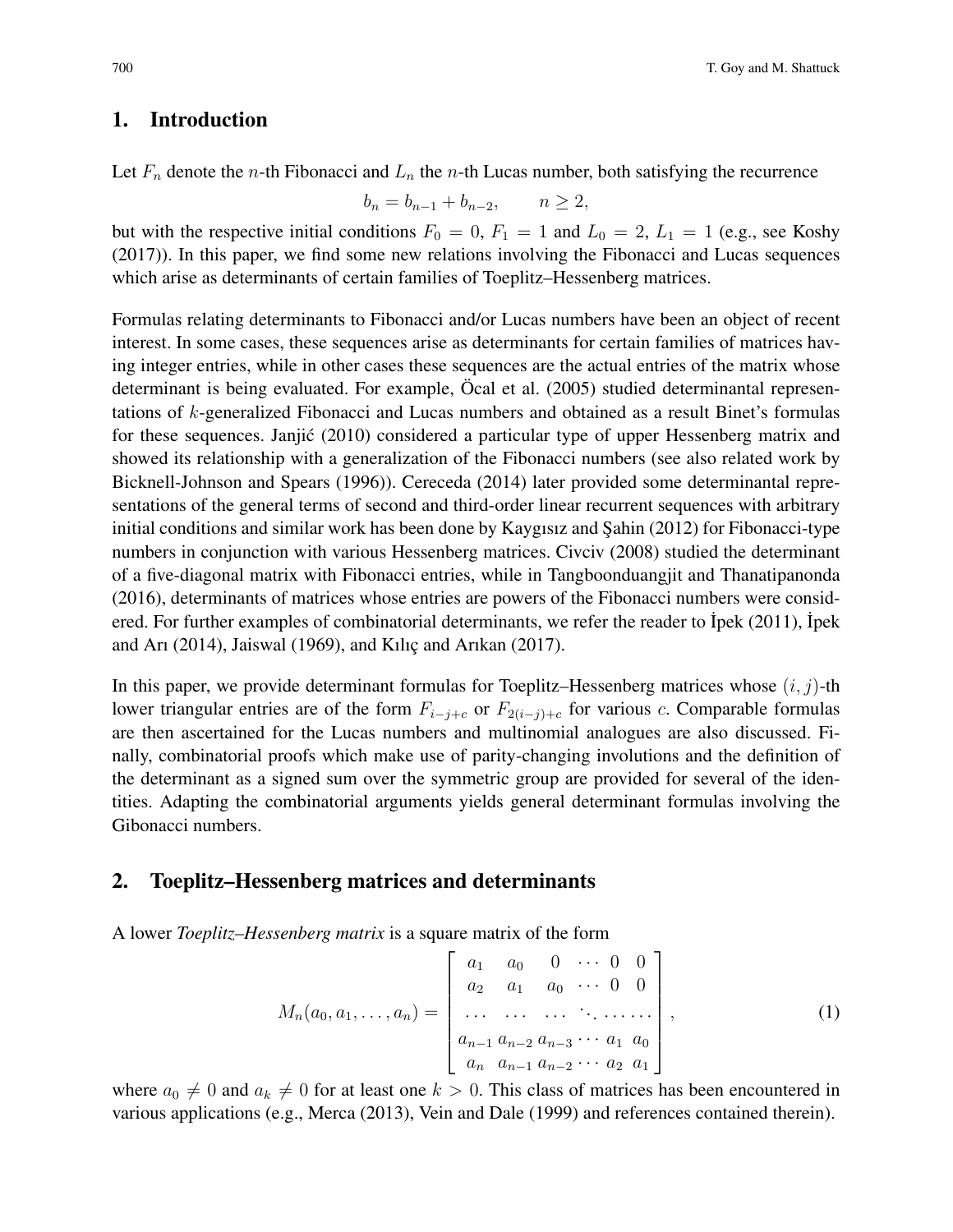Expanding its determinant, which we will denote by  $\det(M_n)$ , repeatedly along the first row, we obtain the recurrence

$$
\det(M_n) = \sum_{k=1}^n (-a_0)^{k-1} a_k \det(M_{n-k}), \tag{2}
$$

where  $det(M_0) = 1$ , by definition.

To simplify notation, we write  $\det(a_1, a_2, \ldots, a_n)$  in place of  $\det(M_n(1, a_1, a_2, \ldots, a_n)).$ 

In the next two sections, we evaluate  $\det(a_1, a_2, \ldots, a_n)$  in which the entries  $a_i$  are various translates of the Fibonacci or Lucas sequences (or of the respective half sequences).

### 3. Toeplitz–Hessenberg matrices with Fibonacci entries

The following theorem gives the value of  $\det(a_1, a_2, \ldots, a_n)$  for several Fibonacci entries  $a_i$ . Recall that the *n*-th Pell number  $P_n$  is defined recursively by

$$
P_n = 2P_{n-1} + P_{n-2}, \quad n \ge 2,
$$

where  $P_0 = 0$  and  $P_1 = 1$  (see Koshy (2014)).

### Theorem 3.1.

Let  $n \geq 1$ , except when noted otherwise. Then

$$
\det(F_0, F_1, \dots, F_{n-1}) = (-1)^{n-1}, \qquad n \ge 2; \tag{3}
$$

$$
\det(F_0, F_2, \dots, F_{2n-2}) = (-1)^n (1 - 2^{n-1});
$$
\n(4)

$$
\det(F_1, F_2, \dots, F_n) = \frac{1 - (-1)^n}{2};\tag{5}
$$

$$
\det(F_1, F_3, \dots, F_{2n-1}) = (-1)^{n-1} 2^{n-2}, \qquad n \ge 2; \tag{6}
$$

$$
\det(F_2, F_3, \dots, F_{n+1}) = 0, \qquad n \ge 3; \tag{7}
$$

$$
\det(F_2, F_4, \dots, F_{2n}) = (-1)^{n-1} n;
$$
\n(8)

$$
\det(F_3, F_4, \dots, F_{n+2}) = 1, \qquad n \ge 2;
$$
\n(9)

$$
\det(F_3, F_5, \dots, F_{2n+1}) = (-1)^{n-1}, \qquad n \ge 2; \tag{10}
$$

$$
\det(F_4, F_5, \dots, F_{n+3}) = n+2; \tag{11}
$$

$$
\det(F_4, F_6, \dots, F_{2n+2}) = 0, \qquad n \ge 3; \tag{12}
$$

$$
\det(F_5, F_6, \dots, F_{n+4}) = \frac{(2+\sqrt{2})^{n+2} + (2-\sqrt{2})^{n+2}}{8};
$$
\n(13)

$$
\det(F_5, F_7, \dots, F_{2n+3}) = P_{n+2}.
$$
\n(14)

#### *Proof:*

We will prove formula (13) using induction on  $n$ . The other identities may be established in a similar manner, so we omit their proofs for the sake of brevity. Clearly, formula (13) works when  $n = 1$  and  $n = 2$ . Suppose it is true for all  $k \leq n - 1$ , where  $n \geq 3$ .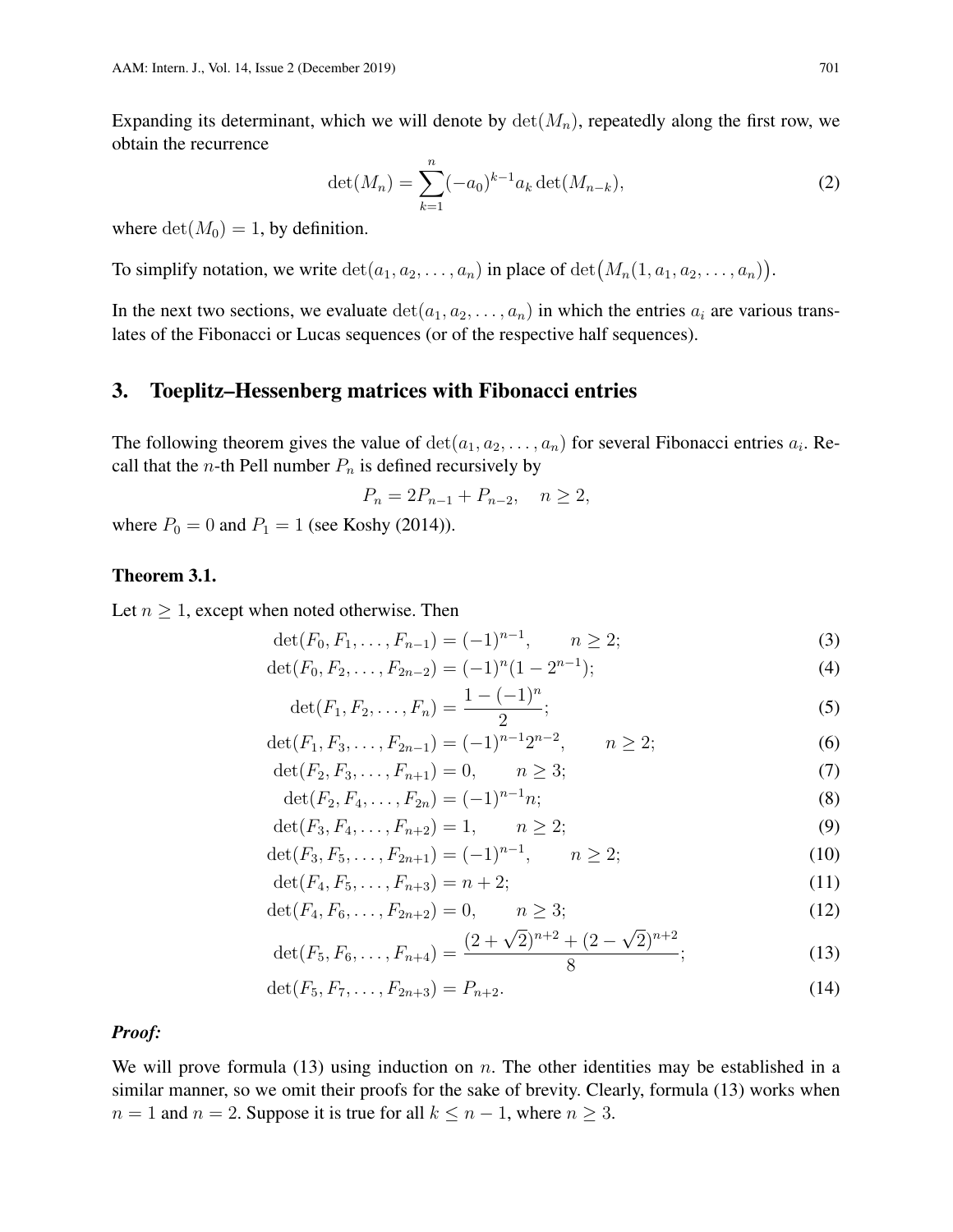Let  $D_n = \det(F_5, F_6, \ldots, F_{n+4})$ . Using recurrence (2), we then have

$$
D_n = \sum_{j=1}^n (-1)^{j-1} F_{j+4} D_{n-j}
$$
  
=  $\sum_{j=1}^n (-1)^{j-1} (F_{j+3} + F_{j+2}) D_{n-j}$   
=  $F_4 D_{n-1} + \sum_{j=2}^n (-1)^{j-1} F_{j+3} D_{n-j} + F_3 D_{n-1} - F_4 D_{n-2} + \sum_{j=3}^n (-1)^{j-1} F_{j+2} D_{n-j}$   
=  $3D_{n-1} - \sum_{j=1}^{n-1} (-1)^{j-1} F_{j+4} D_{n-j-1} + 2D_{n-1} - 3D_{n-2} + \sum_{j=1}^{n-2} (-1)^{j+1} F_{j+4} D_{n-j-2}$   
=  $3D_{n-1} - D_{n-1} + 2D_{n-1} - 3D_{n-2} + D_{n-2}$   
=  $4D_{n-1} - 2D_{n-2}$   
=  $4 \cdot \frac{(2 + \sqrt{2})^{n+1} + (2 - \sqrt{2})^{n+1}}{8} - 2 \cdot \frac{(2 + \sqrt{2})^n + (2 - \sqrt{2})^n}{8}$   
=  $\frac{(2 + \sqrt{2})^{n+2} + (2 - \sqrt{2})^{n+2}}{8}$ .

Consequently, formula (13) is true in the  $n$  case and thus, by induction, it holds for all positive integers.

Note that formula (5) above is well-known (for example, see Merca (2014) and Goy (2016) as well as a result of Macfarlane (2010) having (5) as a special case).

## 4. Toeplitz–Hessenberg matrices with Lucas entries

Next, we investigate the Lucas counterparts of some of the results from Theorem 3.1.

## Theorem 4.1.

Let  $n \geq 1$ , except when noted otherwise. Then

$$
\det(L_0, L_1, \dots, L_{n-1}) = \frac{5 \cdot 2^n - 2(-1)^n}{6};
$$
\n(15)

$$
\det(L_0, L_2, \dots, L_{2n-2}) = \frac{10 - (-2)^n}{6};
$$
\n(16)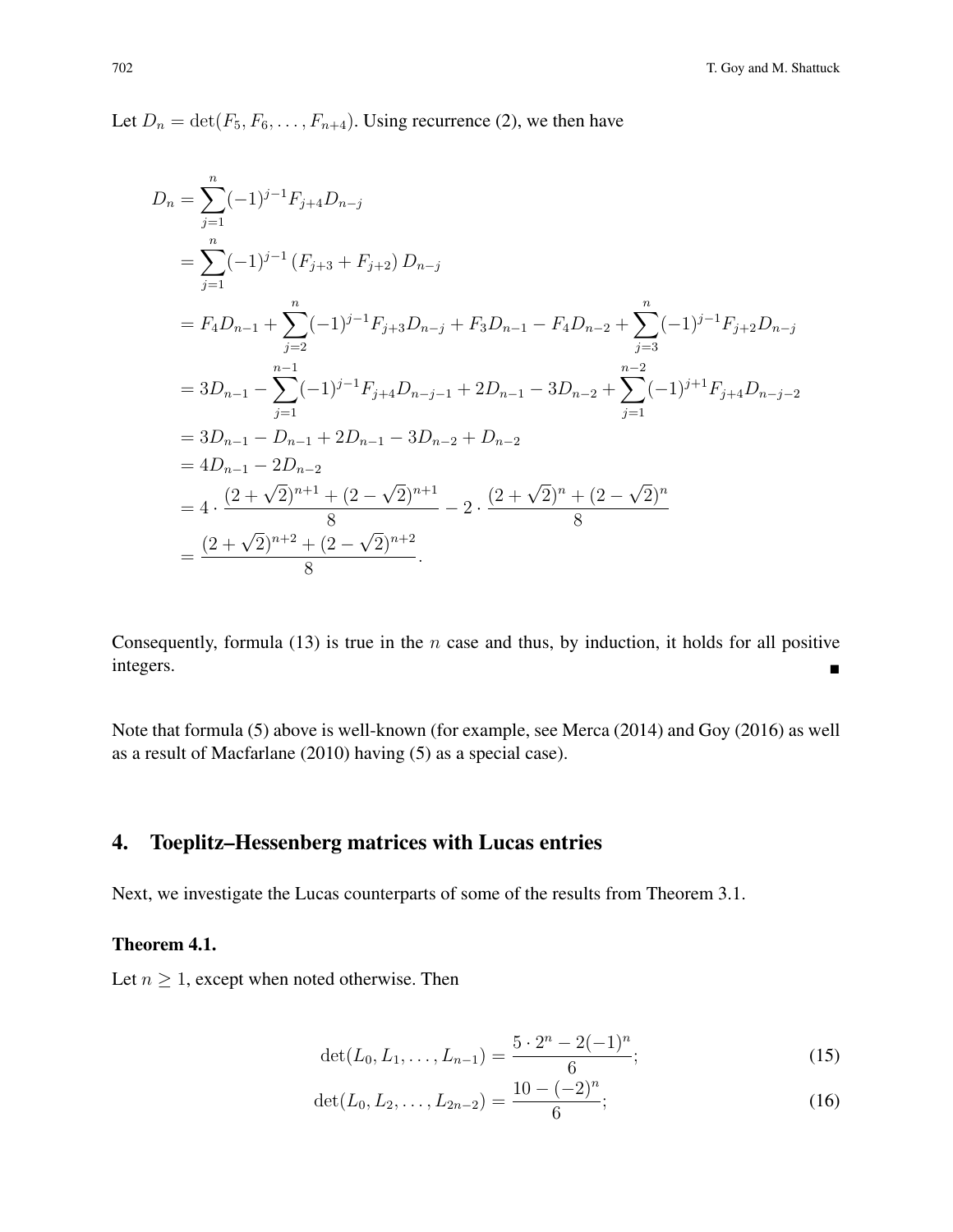$$
\det(L_1, L_2, \dots, L_n) = (-1)^{\lfloor \frac{n}{2} \rfloor} \cdot \frac{3 + (-1)^n}{2};
$$
\n(17)

$$
\det(L_1, L_3, \dots, L_{2n-1}) = \frac{(1+3i)(-1-i)^n + (1-3i)(-1+i)^n}{4};
$$
\n(18)

$$
\det(L_2, L_3, \dots, L_{n+1}) = 5 \cdot 2^{n-2}, \qquad n \ge 2; \tag{19}
$$

$$
\det(L_2, L_4, \dots, L_{2n}) = \frac{5 - (-1)^n}{2};
$$
\n(20)

$$
\det(L_3, L_4, \dots, L_{n+2}) = 5 \cdot 2^{n-1} - 1; \tag{21}
$$

$$
\det(L_3, L_5, \dots, L_{2n+1}) = 5, \qquad n \ge 2,
$$
\n(22)

where  $i =$ √  $\overline{-1}$  and  $\lfloor \alpha \rfloor$  is the floor of  $\alpha$ .

#### *Proof:*

We will prove  $(18)$  using induction on n; the others may be shown inductively by comparable arguments. When  $n = 1$  and  $n = 2$ , the formula holds. Now assume (18) holds for all  $k \leq n - 1$ , where  $n \geq 3$ .

Let  $D_n = \det(L_1, L_3, \ldots, L_{2n-1})$ . Using (2) and the well-known formula  $L_{2k} = \sum_{k=1}^{k}$  $s=1$  $L_{2s-1}$  + 2 (see, e.g., Koshy (2017)), we then have

$$
D_n = \sum_{k=1}^{n} (-1)^{k-1} L_{2k-1} D_{n-k}
$$
  
\n
$$
= L_1 D_{n-1} + \sum_{k=2}^{n} (-1)^{k-1} (L_{2k-2} + L_{2k-3}) D_{n-k}
$$
  
\n
$$
= D_{n-1} + \sum_{k=1}^{n-1} (-1)^{k} L_{2k} D_{n-k-1} - \sum_{k=1}^{n-1} (-1)^{k-1} L_{2k-1} D_{n-k-1}
$$
  
\n
$$
= D_{n-1} + \sum_{k=1}^{n-1} (-1)^{k} \left( \sum_{s=1}^{k} L_{2s-1} + 2 \right) D_{n-k-1} - D_{n-1}
$$
  
\n
$$
= \sum_{k=1}^{n-1} \sum_{s=1}^{k} (-1)^{k} L_{2s-1} D_{n-k-1} + 2 \sum_{k=1}^{n-1} (-1)^{k} D_{n-k-1}
$$
  
\n
$$
= \sum_{s=1}^{n-1} \sum_{k=1}^{n-s} (-1)^{k+s-1} L_{2k-1} D_{n-k-s} + 2 \sum_{k=2}^{n} (-1)^{k-1} D_{n-k}
$$
  
\n
$$
= \sum_{s=1}^{n-1} (-1)^{s} D_{n-s} + 2 \left( \sum_{k=1}^{n-1} (-1)^{k-1} D_{n-k} - D_{n-1} + (-1)^{n-1} D_0 \right)
$$
  
\n
$$
= \sum_{s=1}^{n-1} (-1)^{s-1} D_{n-s} - 2D_{n-1} + 2(-1)^{n-1}
$$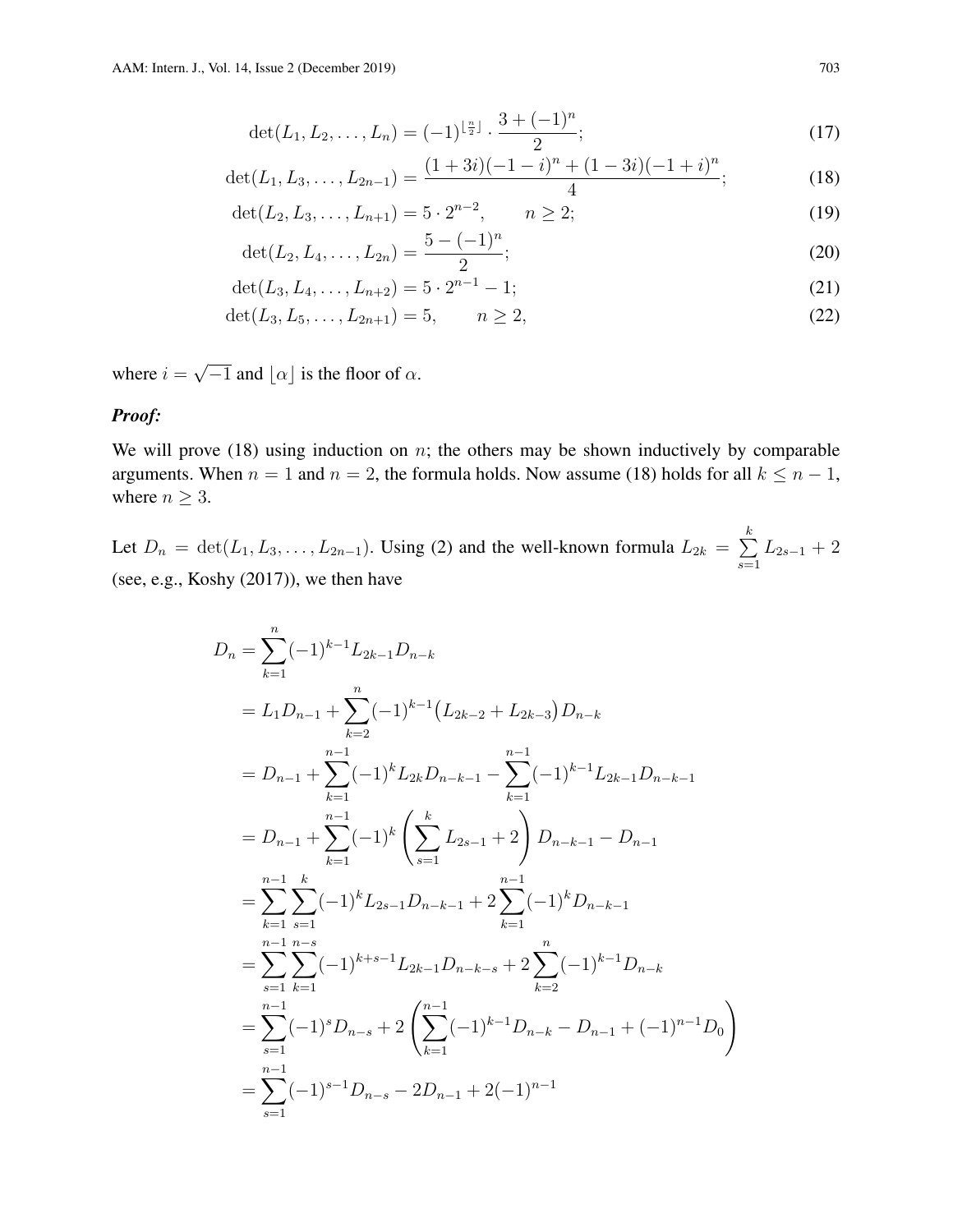$$
= \sum_{s=1}^{n-1} (-1)^{s-1} \frac{(1+3i)(-1-i)^{n-s} + (1-3i)(-1+i)^{n-s}}{4}
$$
  
\n
$$
-2 \frac{(1+3i)(-1-i)^{n-1} + (1-3i)(-1+i)^{n-1}}{4} + 2(-1)^{n-1}
$$
  
\n
$$
= \frac{(-1)^{n-1}}{4} \left( (1+3i)(1+i)^n \sum_{s=1}^{n-1} \frac{1}{(1+i)^s} + (1-3i)(1-i)^n \sum_{s=1}^{n-1} \frac{1}{(1-i)^s} - (1+3i)(1-i)(1+i)^n - (1-3i)(1+i)(1-i)^n + 8 \right)
$$
  
\n
$$
= \frac{(1+3i)(-1-i)^n + (1-3i)(-1+i)^n}{4}.
$$

Thus, it follows by induction that the formula is true for all positive integers.

## 5. Multinomial extensions

Next we focus on multinomial extensions of Theorems 3.1 and 4.1. To this end, we first present the multinomial version of formula (2) (see Muir (1960)).

#### Lemma 5.1. (Trudi's formula)

Let  $M_n$  be the matrix defined in (1). Then

$$
\det(M_n) = \sum_{\substack{t_1,\dots,t_n \ge 0 \\ t_1+2t_2+\dots+nt_n = n}} (-a_0)^{n-T_n} p_n(t) a_1^{t_1} a_2^{t_2} \cdots a_n^{t_n},
$$
\n(23)

where  $T_n = t_1 + \cdots + t_n$  and  $p_n(t) = \binom{t_1 + \cdots + t_n}{t_1 + \cdots + t_n}$  $\binom{t_1+\cdots+t_n}{t_1,\ldots,t_n}=\frac{(t_1+\cdots+t_n)!}{t_1!\cdots t_n!}$  $\frac{1+\cdots+t_n!}{t_1!\cdots t_n!}$  is the multinomial coefficient.

In particular, when  $a_0 = 1$ , formula (23) is known as *Brioschi's formula* (see Muir (1960)). For example,

$$
\det(M_4) = (-1)^0 \binom{4}{4, 0, 0, 0} a_1^4 + (-1)^1 \binom{3}{2, 1, 0, 0} a_1^2 a_2 + (-1)^2 \binom{2}{1, 0, 1, 0} a_1 a_3 + (-1)^2 \binom{2}{0, 2, 0, 0} a_2^2 + (-1)^3 \binom{1}{0, 0, 0, 1} a_4 = a_1^4 - 3a_1^2 a_2 + 2a_1 a_3 + a_2^2 - a_4.
$$

Trudi's formula (23), coupled with Theorem 3.1 above, yields the following result.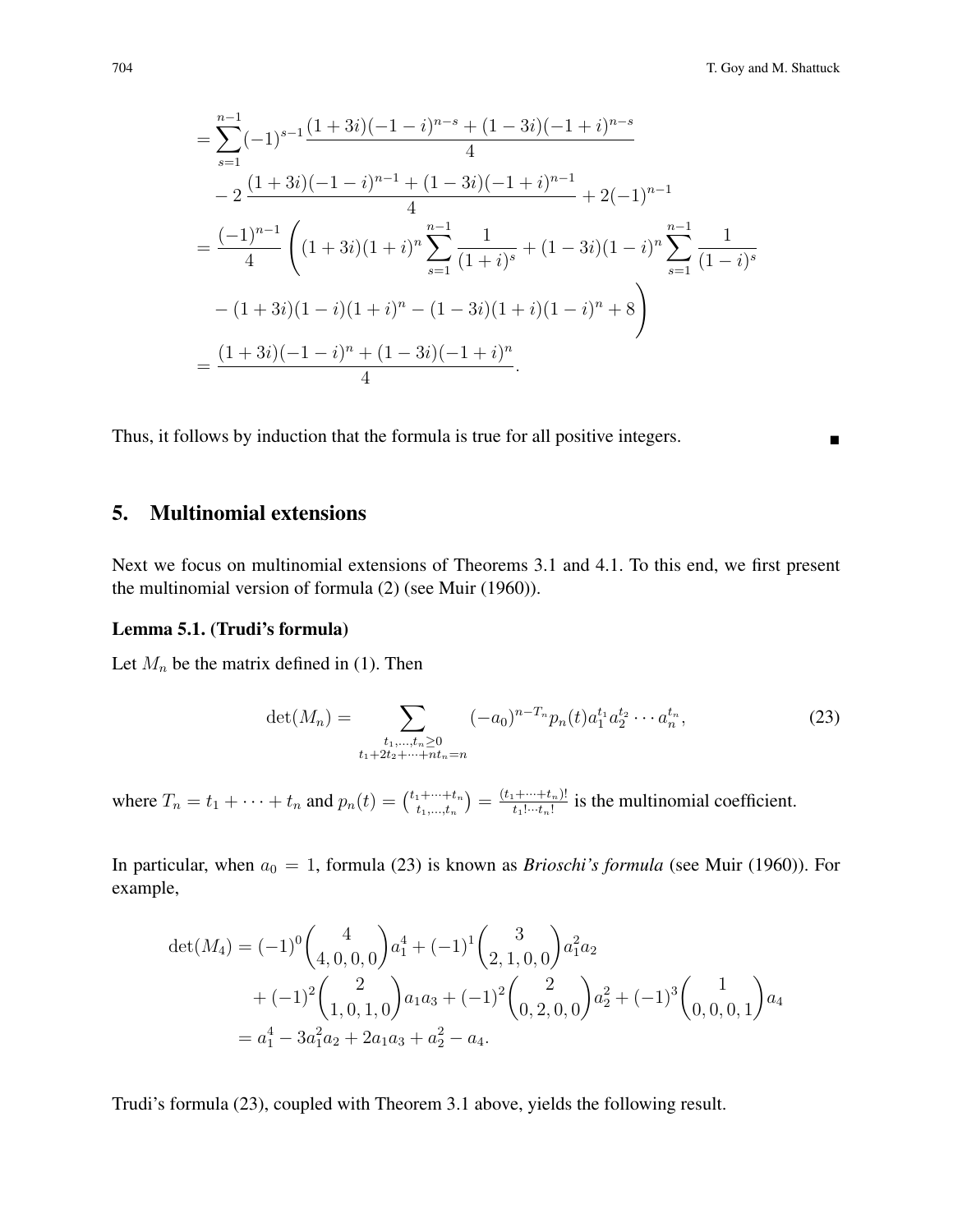## Theorem 5.2.

Let  $n \geq 1$ , except when noted otherwise. Then

$$
\sum_{\substack{t_1,\ldots,t_{n-1}\geq 0\\2t_1+\cdots+t_{n-1}=n\\t_1,\ldots,t_{n-1}\geq 0\\2t_1+\cdots+t_{n-1}=n}}(-1)^{T_{n-1}}p_{n-1}(t)F_2^{t_1}F_4^{t_2}\cdots F_{n-1}^{t_{n-1}} = -1, \quad n \geq 2; \n\sum_{\substack{t_1,\ldots,t_{n-2}\geq 0\\t_1+\cdots+t_{n-2}=n\\t_1+\cdots+t_{n-2}=n\\t_1+\cdots+t_{n-2}=n\\t_1+\cdots+t_{n-2}=n\\t_1+\cdots+t_{n-2}=n\\t_1+\cdots+t_{n-2}=(-1)^{T_p}p_n(t)F_1^{t_1}F_2^{t_2}\cdots F_{2n-1}^{t_n} = -2^{n-2}, \quad n \geq 2; \n\sum_{\substack{t_1,\ldots,t_{n}\geq 0\\t_1+\cdots+t_{n-2}=n\\t_1+\cdots+t_{n-2}=n\\t_1+\cdots+t_{n-2}=n\\t_1+\cdots+t_{n-2}=(-1)^{T_p}p_n(t)F_2^{t_1}F_3^{t_2}\cdots F_{2n}^{t_n} = -n; \n\sum_{\substack{t_1,\ldots,t_{n}\geq 0\\t_1+\cdots+t_{n-2}=n\\t_1+\cdots+t_{n-2}=n\\t_1+\cdots+t_{n-2}=(-1)^{T_p}p_n(t)F_2^{t_1}F_3^{t_2}\cdots F_{n+1}^{t_n} = 0, \quad n \geq 3; \n\sum_{\substack{t_1,\ldots,t_{n}\geq 0\\t_1+\cdots+t_{n-2}=n\\t_1+\cdots+t_{n-2}=(-1)^{T_p}p_n(t)F_3^{t_1}F_4^{t_2}\cdots F_{n+2}^{t_n} = (-1)^n, \quad n \geq 2; \n\sum_{\substack{t_1,\ldots,t_{n}\geq 0\\t_1+\cdots+t_{n-2}=n\\t_1+\cdots+t_{n-2}=(-1)^{T_p}p_n(t)F_3^{t_1}F_5^{t_2}\cdots F_{2n+2}^{t_n} = 0, \quad n \geq 3; \n\sum_{\sub
$$

where  $T_n = t_1 + \cdots + t_n$  and  $p_n(t) = \binom{t_1 + \cdots + t_n}{t_1 + \cdots + t_n}$  $_{t_{1},...,t_{n}}^{1+\cdots+t_{n}}\Big).$ 

For example, it follows from formulas (25), (26) and (27) that

$$
F_2^4 - 3F_2^2F_3 + 2F_2F_4 + F_3^2 - F_5 = 0,
$$
  

$$
F_3^5 - 4F_3^3F_5 + 3F_3^2F_7 + 3F_3F_5^2 - 2F_3F_9 - 2F_5F_7 + F_{11} = 1,
$$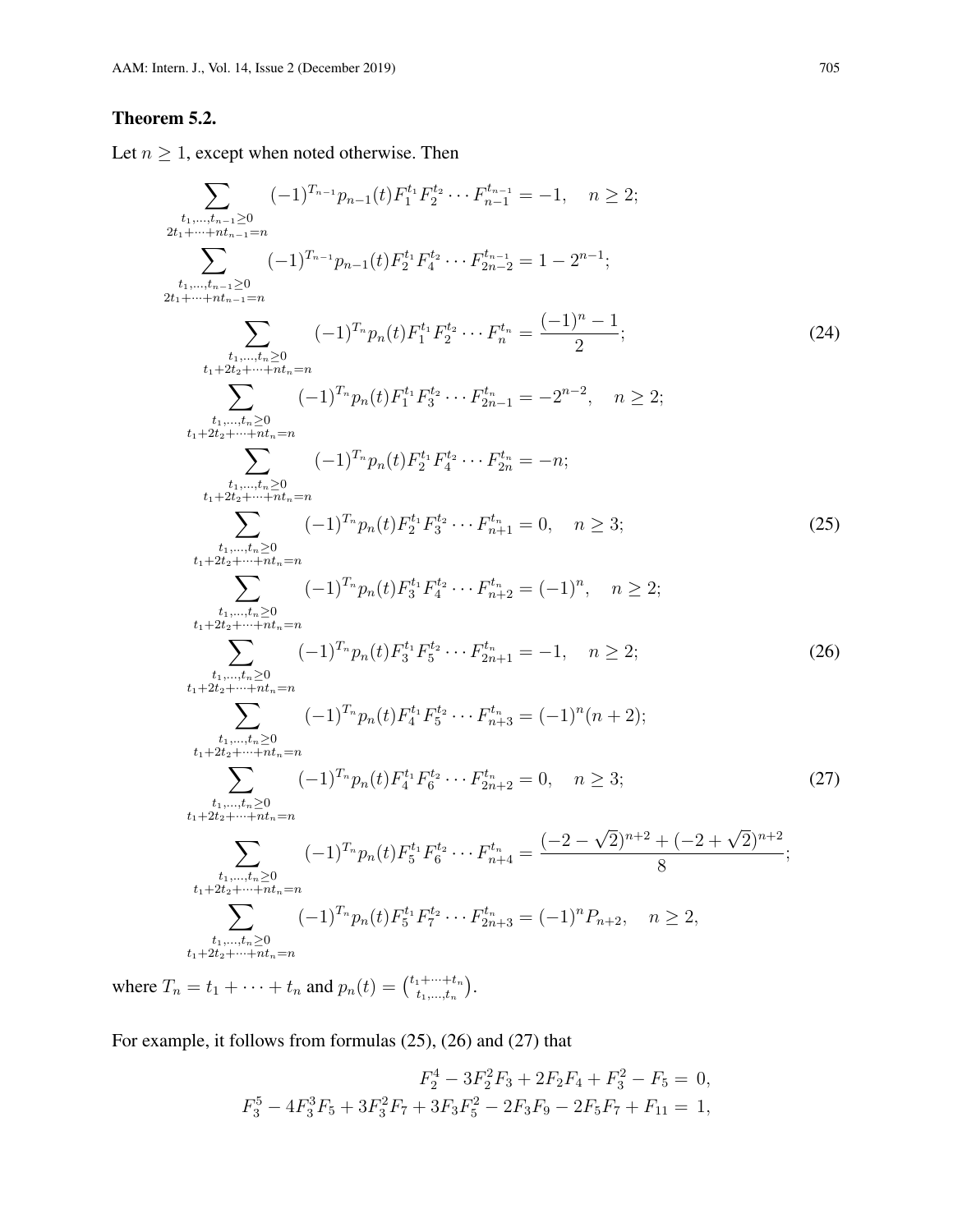$$
F_4^6 - 5F_4^4F_6 + 4F_4^3F_8 + 6F_4^2F_6^2 + 2F_4F_{12} - F_6^3 + 2F_6F_{10} + F_8^2 - F_{14} = 0,
$$

respectively. Note that formula (24) was stated without proof in Goy (2017).

The next theorem gives analogous results for the Lucas numbers.

## Theorem 5.3.

Let  $n \geq 1$ , except when noted otherwise. Then

$$
\sum_{\substack{t_1,\dots,t_n\geq 0\\t_1+2t_2+\dots+nt_n=n}} (-1)^{T_n} p_n(t) L_0^{t_1} L_2^{t_2} \cdots L_{n-1}^{t_n} = \frac{5(-2)^n - 2}{6};
$$
\n
$$
(28)
$$
\n
$$
\sum_{\substack{t_1,\dots,t_n\geq 0\\t_1+2t_2+\dots+nt_n=n}} (-1)^{T_n} p_n(t) L_0^{t_1} L_2^{t_2} \cdots L_{2n-2}^{t_n} = \frac{10(-1)^n - 2^n}{6};
$$
\n
$$
\sum_{\substack{t_1,\dots,t_n\geq 0\\t_1+2t_2+\dots+nt_n=n}} (-1)^{T_n} p_n(t) L_1^{t_1} L_2^{t_2} \cdots L_n^{t_n} = (-1)^{\left\lfloor \frac{n}{2} \right\rfloor} \cdot \frac{1+3(-1)^n}{2};
$$
\n
$$
\sum_{\substack{t_1,\dots,t_n\geq 0\\t_1+2t_2+\dots+nt_n=n}} (-1)^{T_n} p_n(t) L_1^{t_1} L_3^{t_2} \cdots L_{2n-1}^{t_n} = \frac{(1+3i)(1+i)^n + (1-3i)(1-i)^n}{4};
$$
\n
$$
\sum_{\substack{t_1,\dots,t_n\geq 0\\t_1+2t_2+\dots+nt_n=n}} (-1)^{T_n} p_n(t) L_2^{t_1} L_3^{t_2} \cdots L_{n+1}^{t_n} = 5(-2)^{n-2}, \quad n \geq 2;
$$
\n
$$
\sum_{\substack{t_1,\dots,t_n\geq 0\\t_1+2t_2+\dots+nt_n=n}} (-1)^{T_n} p_n(t) L_2^{t_1} L_2^{t_2} \cdots L_{2n}^{t_n} = \frac{5(-1)^n - 1}{2};
$$
\n
$$
\sum_{\substack{t_1,\dots,t_n\geq 0\\t_1+2t_2+\dots+nt_n=n}} (-1)^{T_n} p_n(t) L_3^{t_1} L_2^{t_2} \cdots L_{2n+1}^{t_n} = 5(-1)^n, \quad n \geq 2,
$$
\n
$$
\sum_{\substack{t_1,\dots,t_n\geq
$$

where  $T_n = t_1 + \cdots + t_n$  and  $p_n(t) = \binom{t_1 + \cdots + t_n}{t_1 + \cdots + t_n}$  $_{t_{1},...,t_{n}}^{1+\cdots+t_{n}}\Big).$ 

For example, formulas (28) and (29) yield

$$
L_0^4 - 3L_0^2L_1 + 2L_0L_2 + L_1^2 - L_3 = 13,
$$
  

$$
L_2^5 - 4L_2^3L_4 + 3L_2^2L_6 + 3L_2L_4^2 - 2L_2L_8 - 2L_4L_6 + L_{10} = 3,
$$

respectively.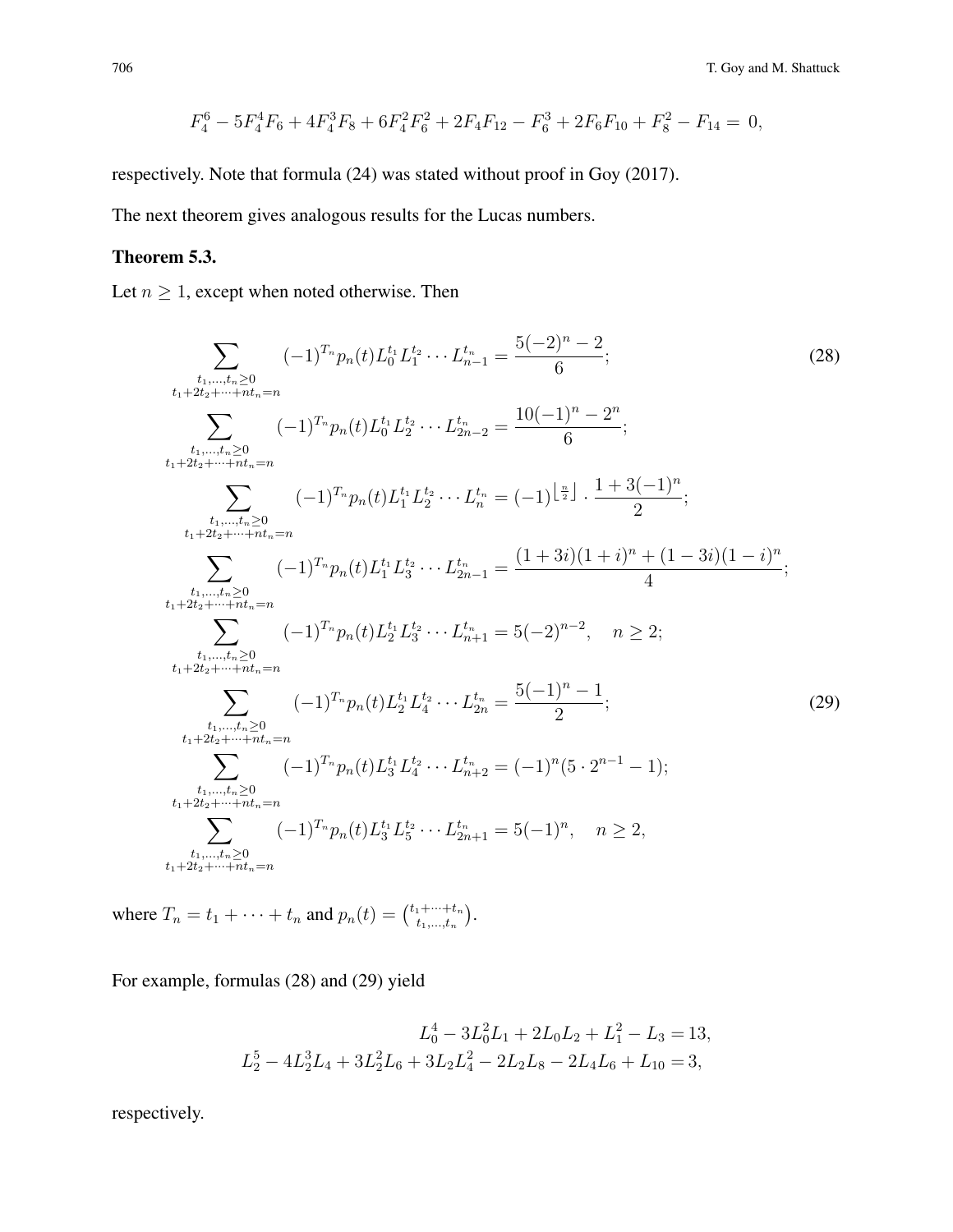## 6. Combinatorial proofs

In the proofs of this section, we will employ the combinatorial interpretation for the determinant of an  $n \times n$  matrix  $A = (a_{i,j})$  as a signed sum over the symmetric group  $S_n$  given by

$$
\det(A) = \sum_{\sigma \in S_n} (-1)^{\text{sgn}(\sigma)} a_{1,\sigma(1)} a_{2,\sigma(2)} \cdots a_{n,\sigma(n)},
$$
\n(30)

where  $sgn(\sigma)$  denotes the *sign* of the permutation  $\sigma$ . See, e.g., Benjamin and Cameron (2005), Benjamin et al. (2007) and Benjamin and Shattuck (2007) for combinatorial proofs of determinants of various types of matrices whose entries are discrete sequences. Note that in the case of a Toeplitz–Hessenberg matrix  $A$ , the only permutations that contribute to the sum in (30) are those in which each cycle of the disjoint cycle decomposition comprises a set of consecutive integers in increasing order (where it is understood that the smallest element is the first in each cycle). For if  $\sigma$  is not of this form, then  $\sigma(j) > j + 1$  for some j, which implies that the entry  $a_{j,\sigma(j)}$  of A is zero and thus the corresponding product in (30) is zero.

Note that a permutation  $\alpha$  of  $[n] = \{1, 2, ..., n\}$  whose disjoint cycles consist of consecutive integers as described is synonymous with a composition of  $n$ , upon identifying the cycle lengths as parts (where cycles are assumed to be arranged in increasing order of smallest elements). So if A is Toeplitz–Hessenberg, then each part of size  $i$  in the corresponding composition, which we will also denote by  $\alpha$ , is weighted by  $a_i$  (assuming each superdiagonal entry of A is 1). Also, the sign of the composition  $\alpha$  is the same as that of the corresponding permutation and is given by  $(-1)^{n-\mu(\alpha)}$ , where  $\mu(\alpha)$  denotes the number of parts of  $\alpha$ . Thus, the sum in (30) may be regarded in the case when A is Toeplitz–Hessenberg of size  $n$  and having superdiagonal entries 1 as a signed sum over weighted compositions  $\alpha$ , where the sign is defined by  $(-1)^{n-\mu(\alpha)}$  and the weight of  $\alpha$ is the product of the weights of its individual parts where a part of size i is assigned the weight  $a_i$ for  $i \geq 1$ .

Recall that  $F_{n+1}$  gives the number of linear square-and-domino tilings of length n, where squares and dominos are  $1 \times 1$  and  $1 \times 2$  pieces, respectively, and are considered indistinguishable. Denote by  $\mathcal{T}_n$  the set of linear tilings of length n if  $n \geq 1$ , with  $\mathcal{T}_0$  consisting of the empty tiling. Throughout, we will regard members of  $\mathcal{T}_n$  as sequences of squares (s's) and dominos (d's) such that the number of s's plus twice the number of d's equals n. Note that the tiling interpretation for  $F_n$  was used by Benjamin and Quinn (2003) to explain combinatorially many of the identities from Vajda (1989).

#### Proofs of Theorem 3.1, Identities  $(3)$ ,  $(5)$ ,  $(7)$  and  $(9)$ .

#### *Proof of* (9)*:*

We first describe a combinatorial interpretation for  $\det(A)$ , where A has  $(i, j)$ -th entry  $F_{i+3-j}$  if  $j \leq i + 1$  and 0 otherwise. Define

$$
\mathcal{A}_r = \{(a_1, t_1), \dots, (a_r, t_r) : \sum_{i=1}^r a_i = n, a_i > 0 \text{ and } t_i \in \mathcal{T}_{a_i+1} \text{ for all } i\}
$$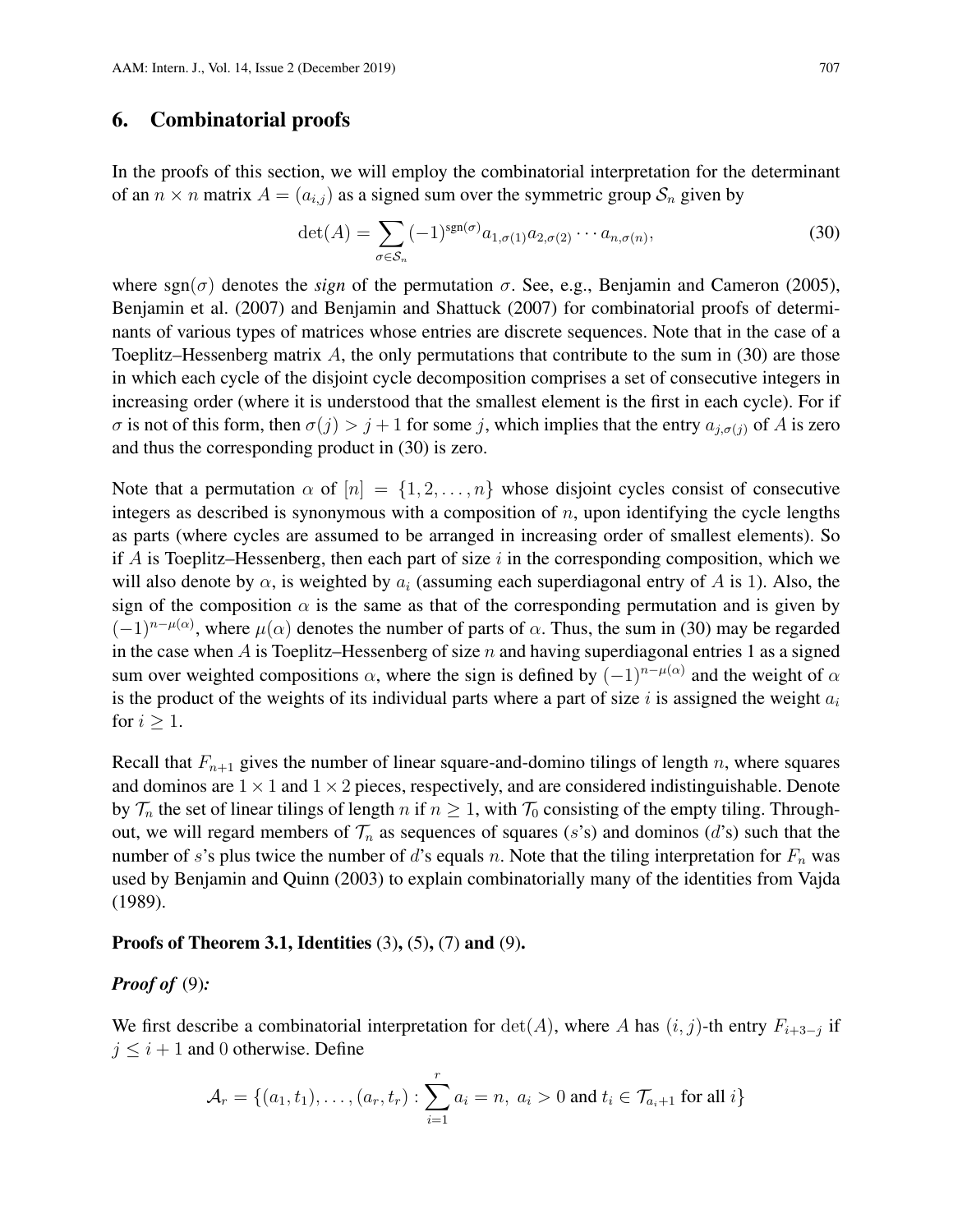for  $1 \le r \le n$  and let  $\mathcal{A} = \bigcup_{r=1}^n \mathcal{A}_r$ . Let the sign of  $\lambda \in \mathcal{A}_r$  be  $(-1)^{n-r}$ . By the definition of the determinant,  $det(A)$  gives the sum of the signs of all members of A. Note that, equivalently, the sign of  $\lambda \in \mathcal{A}_r$  is given by  $(-1)^{\sum_{i=1}^r |t_i|}$ , where  $|t_i|$  denotes the length of the tiling  $t_i$ .

Let  $\mathcal{A}' \subseteq \mathcal{A}$  consist of those  $\lambda = (a_1, t_1), \ldots, (a_m, t_m)$  for any m such that either (i)  $a_m \geq 2$ , with the tiling  $t_m$  ending in s, or (ii)  $a_m = 1$ , with  $t_m = s^2$ . If (i) occurs, then replace  $(a_m, t_m)$  with the two pairs  $(a_m - 1, t_m - s)$ ,  $(1, s^2)$ , whereas if (ii) occurs, then we reverse this operation. Note that  $n \geq 2$  implies  $m \geq 2$  in case (ii) and that this mapping defines a sign-changing involution of  $\mathcal{A}'$ .

Now let  $\lambda \in \mathcal{A} - \mathcal{A}'$ , with  $\lambda \neq (a_1, t_1), \ldots, (a_n, t_n)$  where  $a_1 = \cdots = a_n = 1$  and  $t_1 = \cdots =$  $t_n = d$ . Let r denote the largest index such that  $(a_r, t_r) \neq (1, d)$ . Suppose either (I)  $a_r \geq 2$  and  $t_r$  ends in d, or (II)  $a_r \ge 1$  and  $t_r$  ends in s. Note that in case (II), we have  $(a_r, t_r)$  followed by  $(a_{r+1}, t_{r+1}) = (1, d)$ , for otherwise  $\lambda$  would belong to A'. If (I) occurs, then replace  $(a_r, t_r)$ with  $(a_r - 1, t_r - d + s)$ ,  $(1, d)$ , and if (II) occurs, then reverse the operation. This defines a signchanging involution of  $A - A'$  except for the excluded element, which has sign 1. Combining with the previous involution of A' implies  $\det(A) = 1$  if  $n \ge 2$ .

#### *Identities* (3)*,* (5) *and* (7)*.*

We proceed with similar notation as before. Let B, C and D be  $n \times n$  matrices whose respective entries are  $b_{i,j}$ ,  $c_{i,j}$  and  $d_{i,j}$  which are zero if  $j > i + 1$  and 1 if  $j = i + 1$ . Suppose  $b_{i,j}$  $F_{i-j}, c_{i,j} = F_{i+1-j}$  and  $d_{i,j} = F_{i+2-j}$  if  $j \leq i$ . Let  $\mathcal{B}, \mathcal{C}$  and  $\mathcal{D}$  denote the collections of pairs  $(a_1, t_1), (a_2, t_2), \ldots$ , where  $(a_1, a_2, \ldots)$  is a composition of n and  $t_i$  are tilings of length  $a_i - 2$ ,  $a_i - 1$  and  $a_i$  for all i, respectively, with any number of pairs possible. Note that in the case of  $\mathcal{B}$ , it is understood that  $a_i \geq 2$  for all i. Define the sign in each case to be  $(-1)^{n-r}$ , where r denotes the number of pairs. Then  $\det(B)$ ,  $\det(C)$  and  $\det(D)$  are seen to give the respective sum of signs of all members of  $\beta$ ,  $\beta$  and  $\mathcal{D}$ , respectively.

To establish the result in each case, we define an involution on the underlying set. We first consider  $\det(B)$ . Let  $\lambda^* \in \mathcal{B}$  be given by  $\lambda^* = (n, s^{n-2})$ . Let  $\lambda \in \mathcal{B} - \{\lambda^*\}$  be given by  $\lambda = (a_1, t_1), \ldots, (a_r, t_r)$ , where  $a_i \geq 2$  and  $t_i$  has length  $a_i - 2$  for all i. If  $\lambda$  is such that  $a_r \geq 4$ and  $t_r$  contains a d and ends in exactly j s's where  $j \ge 0$ , then replace the pair  $(a_r, t_r)$  with the two pairs  $(a_r - (j + 2), t_r - ds^j), (j + 2, s^j)$ . We reverse this action if the last part is  $\geq 2$  with the last tiling consisting of all squares, whence there is a predecessor pair since we are excluding  $\lambda^*$ . This mapping defines a sign-changing involution of  $\mathcal{B} - \{\lambda^*\}$ , with  $\lambda^*$  having sign  $(-1)^{n-1}$ , which implies the formula for  $\det(B)$  in (3) for  $n > 2$ .

To establish the formula for  $\det(C)$ , let  $\lambda^* \in \mathcal{C}$  be given by  $\lambda^* = (n, d^{(n-1)/2})$  if n is odd. We define an involution on  $C - \{\lambda^*\}$  if n is odd and on all of C if n is even. Let  $\lambda \in C$  be given by  $\lambda = (a_1, t_1), \ldots, (a_r, t_r)$ , where  $|t_i| = a_i - 1$  for all i. If  $a_r \ge 2$  and  $t_r$  contains at least one square and ends in  $sd^j$  for some  $j \ge 0$ , then replace  $(a_r, t_r)$  with  $(a_r - (2j + 1), t_r - sd^j)$ ,  $(2j + 1, d^j)$ . We reverse this action if the tiling in the last pair consists of a (possibly empty) string of dominos. Note that there is a predecessor to the last pair in the latter case if  $n$  is odd since we are excluding  $\lambda^*$ . As the sign of  $\lambda^*$  is positive, the formula for  $\det(C)$  given in (5) follows.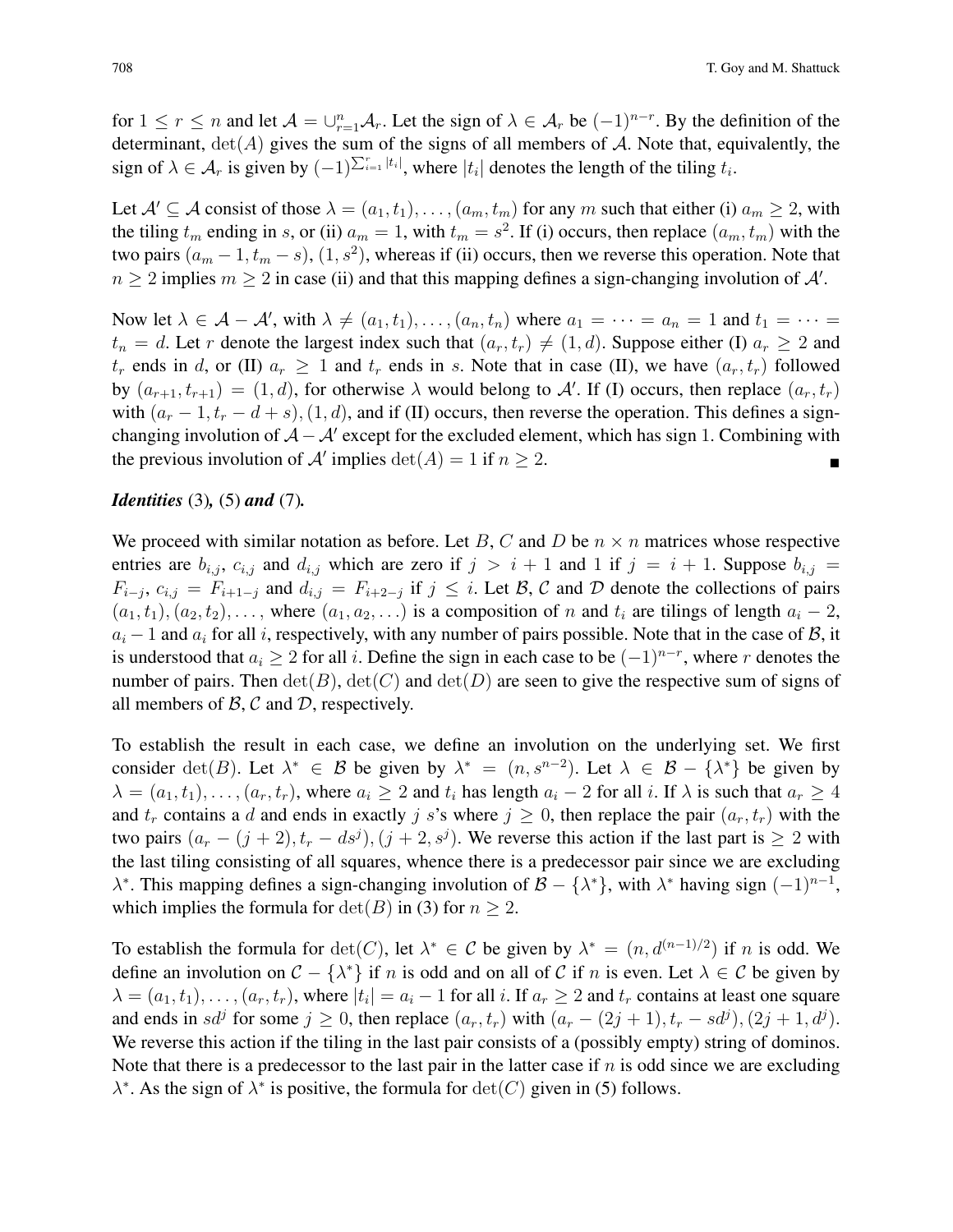Finally, to show (7), we assume  $n \geq 3$  and let  $\lambda = (a_1, t_1), \dots, (a_r, t_r) \in \mathcal{D}$ . If  $a_r \geq 3$  and  $t_r$  ends in d, then replace  $(a_r, t_r)$  with  $(a_r - 2, t_r - d)$ ,  $(2, d)$ , and vice versa, if the tiling in the last pair is a single domino. If  $a_r \geq 2$  and  $t_r$  ends in s, then replace  $(a_r, t_r)$  with  $(a_r - 1, t_r - s)$ ,  $(1, s)$ , and vice versa, if the tiling in the final pair is a single square. Note that  $n \geq 3$  implies that the reverse operations can be performed in each case. Combining the two mappings yields a sign-changing involution of  $D$ , which gives  $(7)$ .

#### Proof of Theorem 3.1, Identities (4), (8), (10) and (12).

## *Proof of* (4)*:*

Let  $\mathcal{E} = \{(a_1, t_1), (a_2, t_2), \ldots : a_1 + a_2 + \cdots = n, a_i \geq 2 \text{ and } t_i \in \mathcal{T}_{2a_i-3} \text{ for all } i\}$ . Let  $\lambda \in \mathcal{E}$  have sign  $(-1)^{n-r}$ , where r denotes the number of pairs of  $\lambda$ . Then  $\det(E)$  gives the sum of the signs of all members of  $\mathcal{E}$ , where  $E = M_n(1, F_0, \ldots, F_{2n-2})$ . To show (4), we will define an involution on  $\mathcal E$  whose survivors each have sign  $(-1)^{n-1}$  and have cardinality  $2^{n-1} - 1$ .

Given  $m \geq 2$ , let  $\mathcal{T}_{2m-3}^* \subseteq \mathcal{T}_{2m-3}$  comprise those tilings  $\tau$  for which the leftmost run of s within  $\tau$  is of odd length, with all other runs of s of even length. Let  $\mathcal{E}' \subseteq \mathcal{E}$  comprise those members consisting of a single pair  $(n, \tau)$ , where  $\tau \in \mathcal{T}_{2n-3}^*$ . Note that each member of  $\mathcal{E}'$  has sign  $(-1)^{n-1}$ . To show  $|\mathcal{E}'| = 2^{n-1} - 1$ , we represent  $\tau$  sequentially as  $\tau = \tau_1 \tau_2 \cdots \tau_{n-1}$ , where  $\tau_i = d$ , s or  $s<sup>2</sup>$  with s occurring exactly once and prior to any occurrences of  $s<sup>2</sup>$ . By concatenating the various pieces represented by the  $\tau_i$ , one recreates the tiling  $\tau$  which one may verify indeed belongs to  $\mathcal{E}'$ . Note that then there are  $2^{n-1} - 1$  such  $\tau$  as they correspond to binary sequences of length  $n - 1$ where the possibility that  $\tau$  equals  $d^{n-1}$  is excluded.

We now define an involution of  $\mathcal{E} - \mathcal{E}'$ . Let  $(a_1, t_1), \ldots, (a_r, t_r) \in \mathcal{E} - \mathcal{E}'$ . First suppose  $a_r \ge 4$  and  $t_r \in \mathcal{T}_{2a_r-3} - \mathcal{T}_{2a_r-3}^*$ . Consider within  $t_r$  the first s of the rightmost run of odd length. Then at least one s occurs within  $t_r$  to the left of this s, for otherwise  $t_r$  would belong to  $\mathcal{T}^*_{2a_r-3}$ . Thus,  $t_r$  may be decomposed as  $t_r = \alpha s d^j s \beta$ , where  $\alpha$  is arbitrary,  $j \ge 1$  and all runs of s in  $\beta$  are of even length. Note that  $\alpha$  is nonempty since it must contain an s, by parity considerations. Let  $\beta$  have length  $2\ell$ where  $\ell \ge 0$  and let  $x = j + \ell + 1$ ; note that  $x \ge 2$ . If  $\lambda \in \mathcal{E} - \mathcal{E}'$  with  $(a_r, t_r)$  as described, then replace the pair  $(a_r, t_r)$  with  $(a_r - x, \alpha)$ ,  $(x, d^{j-1}s\beta)$ . Now suppose  $(a_r, t_r)$  within  $\lambda$  is such that  $t_r \in \mathcal{T}_{2a_r-3}^*$ . Then  $r \geq 2$ , lest  $\lambda$  belongs to  $\mathcal{E}'$ . In this case, we reverse the previous operation by adding  $a_r$  to  $a_{r-1}$  and appending the tiling  $sdt_r$  of length  $2a_r$  to  $t_{r-1}$ . Note that  $t_{r-1} sdt_r$  belongs to  $\mathcal{T}_{2m-3} - \mathcal{T}_{2m-3}^*$  where  $m = a_{r-1} + a_r$  since the leftmost run of s is either of even length or of odd length with at least one other run of s having odd length. Combining the two mappings then yields the desired involution of  $\mathcal{E} - \mathcal{E}'$ , which implies the formula for  $\det(E)$  given in (4).

#### **Identities**  $(8)$  and  $(10)$ .

To show (8) and (10), let F and G be the same as E above except that  $\mathcal{T}_{2a_i-3}$  is replaced by  $\mathcal{T}_{2a_i-1}$  and  $\mathcal{T}_{2a_i}$ , respectively, in the definition. Let  $F = M_n(1, F_2, \ldots, F_{2n})$  and  $G =$  $M_n(1, F_3, \ldots, F_{2n+1})$ . Then  $\det(F)$  and  $\det(G)$  give the sum of the signs of all members of  $\mathcal F$ and of  $\mathcal{G}$ , respectively.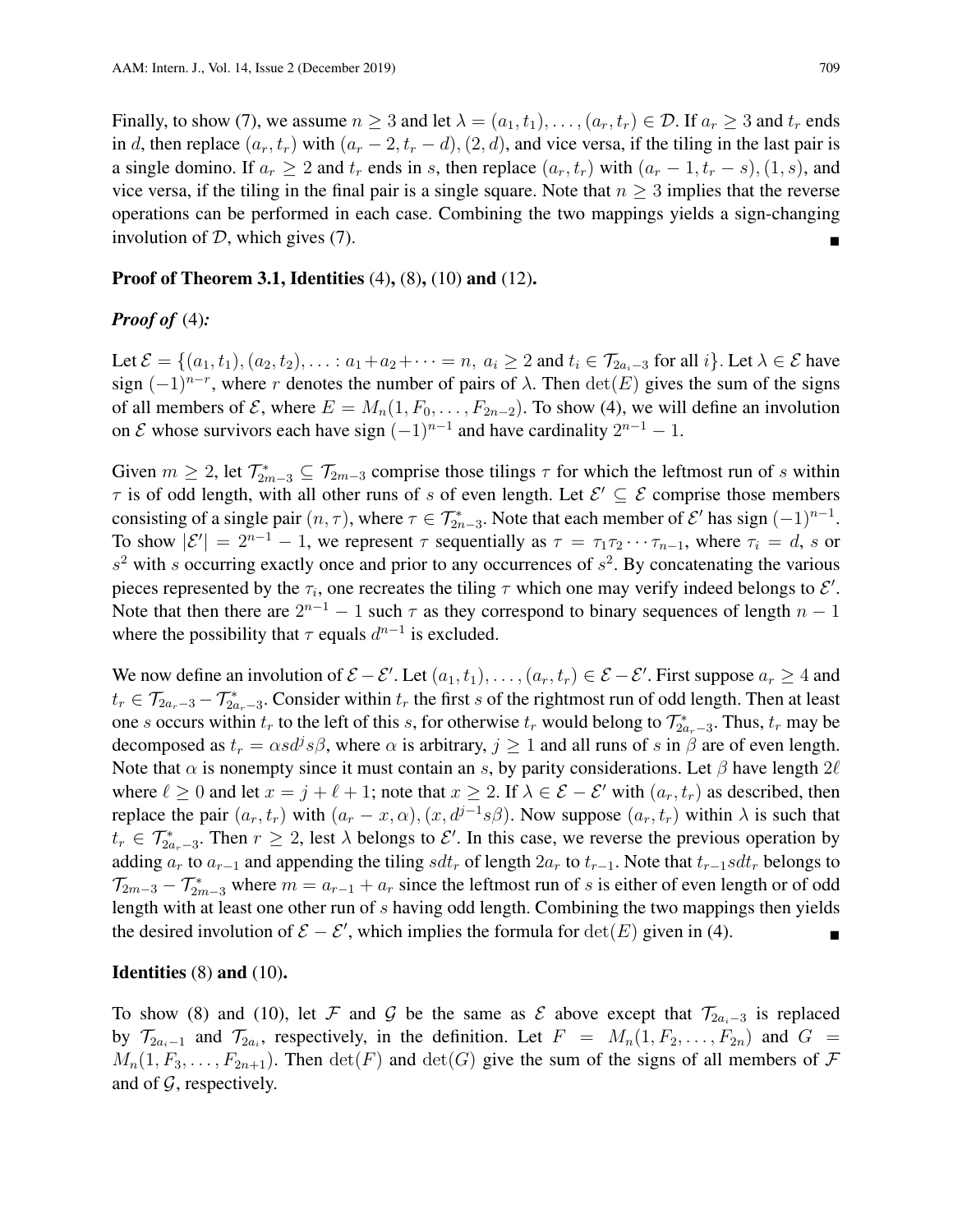To complete the proof of (8), first let  $\mathcal{F}' \subseteq \mathcal{F}$  consist of those pairs for which  $r = 1$  (i.e.,  $a_1 = n$ ) and  $t_1 = d^i s^{2n-2i-1}$  for some  $0 \le i \le n-1$ . Then  $|\mathcal{F}'| = n$ , with each member of  $\mathcal{F}'$  having sign  $(-1)^{n-1}$ . Suppose that  $\lambda = (a_1, t_1), \ldots, (a_r, t_r) \in \mathcal{F} - \mathcal{F}'$  such that  $t_r$  is of the form  $\alpha ds^{2m}$ for some  $\alpha$  and  $m > 0$ . Note that  $\alpha \neq \emptyset$  since it must contain an s. In this case, we replace the final pair  $(a_r, \alpha ds^{2m})$  with the two pairs  $(a_r - m - 1, \alpha)$ ,  $(m + 1, s^{2m+1})$ . We reverse this operation if  $r \geq 2$  and the tiling in the final pair consists of all squares. Now suppose  $t_r = \beta s d^j s^{2m+1}$ for some  $\beta$  (necessarily  $\neq \emptyset$ ) and  $j \geq 1, m \geq 0$ . In this case, we replace  $(a_r, \beta s d^j s^{2m+1})$  with  $(n - m - j - 1, \beta), (m + j + 1, d^{j} s^{2m+1})$ , where we reverse this operation if the final tiling is of the form  $d^j s^{2m+1}$  with  $r \geq 2$ . Combining the two previous mappings yields a sign-changing involution of  $\mathcal{F} - \mathcal{F}'$  which implies the formula for  $\det(F)$  given in (8).

To complete the proof of (10), we define an involution on  $\mathcal G$  as follows. First, consider replacing a final pair  $(a_r, t_r)$  of the form  $(m, \alpha d)$  where  $\alpha \neq \emptyset$  (which implies  $m > 2$ ) with  $(m - 1, \alpha)$ ,  $(1, d)$ , and reversing this if  $(a_r, t_r) = (1, d)$ . Note that in the latter case,  $n \geq 2$  implies  $r \geq 2$ . On the other hand, if the final pair has the form  $(m, \beta s d^i s)$ , where  $\beta \neq \emptyset$  and  $i \geq 0$ , then we replace it by  $(m - i - 1, \beta), (i + 1, sd^i s)$ , and vice versa, if possible (i.e., if  $r \ge 2$ ). Combining the two mappings yields a sign-changing involution of  $G - \{\lambda^*\}$ , where  $\lambda^* = (n, sd^{n-1}s)$ . This implies  $\det(G) = (-1)^{n-1}$  if  $n \geq 2$ , as desired.

### Identity (12).

Let H be the same as E above except that  $\mathcal{T}_{2a_i-3}$  is replaced by  $\mathcal{T}_{2a_i+1}$ . We define a sign-changing involution on H where  $n \geq 3$  in several steps as follows. Suppose  $\lambda = (a_1, t_1), \ldots, (a_r, t_r) \in \mathcal{H}$ . If  $t_r = \alpha d$  where  $|\alpha| \geq 3$ , then replace  $(a_r, t_r)$  by  $(a_r - 1, \alpha)$ ,  $(1, sd)$ , and vice versa, if the last tiling is sd. If  $t_r = \beta s^2$  where  $|\beta| \ge 3$ , then replace by  $(a_r - 1, \beta), (1, s^3)$ , and vice versa, if the last tiling is  $s^3$ . If  $(a_r, t_r)$  is such that  $t_r = \gamma s d^i s$  where  $i \ge 1$  and  $|\gamma| \ge 3$ , then replace  $(a_r, t_r)$  by  $(a_r - i - 1, \gamma)$ ,  $(i + 1, s^2 d^i s)$ , which we reverse if the final tiling has the appropriate form and there is a predecessor pair.

Let  $\mathcal{H}'$  denote the subset of  $\mathcal H$  for which the preceding (composite) involution is not defined. That is, H' consists of those members of H such that  $(a_r, t_r) = (i, d^i s)$  for some  $1 \le i \le n$ , together with  $(a_1, t_1) = (n, s^2 d^{n-1} s)$ . Let  $\mathcal{H}^* \subseteq \mathcal{H}'$  consist of those members such that all tilings  $t_i$  are of the form  $d^j s$  for some  $1 \le j \le n$ , except for the first tiling  $t_1$ , which can also be sd or  $s^3$  or have the form  $s^2 d^j s$  where  $j < n$ . If  $\rho \in H' - H^*$ , identify the largest index  $i > 1$  such that either  $t_i \neq d^j s$  for any j, where if no such index exists, then  $i = 1$  and  $t_1 \neq sd$ ,  $s^3$ ,  $d^j s$ ,  $s^2 d^j s$  for any  $j \geq 1$ . We then treat  $(a_i, t_i)$  as we did the final pair  $(a_r, t_r)$  above and apply one the operations described, noting that if  $i = 1$ , an operation is used where no predecessor is needed.

Finally, members  $\tau = (a_1, t_1), \ldots, (a_r, t_r) \in \mathcal{H}^*$  are uniquely determined by the lengths of the  $t_i$  for  $i > 1$  together with the form assumed by  $t_1$ . Thus, members of  $\mathcal{H}^*$  are synonymous with compositions  $x_1 + \cdots + x_r = n$  such that the first part  $x_1$  may be marked in two or three ways depending on whether  $x_1 > 1$  or  $x_1 = 1$ . Define an involution on  $\mathcal{H}^*$  by replacing  $x_r$  with  $x_r - 1$ , 1 if  $x_r > 1$  and  $r \geq 2$ , and reversing this action if  $x_r = 1$  with  $r \geq 3$ . This pairs all members of  $\mathcal{H}^*$ except those of the form  $x_1 = n$  or  $x_1 = n - 1, 1$ . Since  $n \geq 3$ , there are exactly four members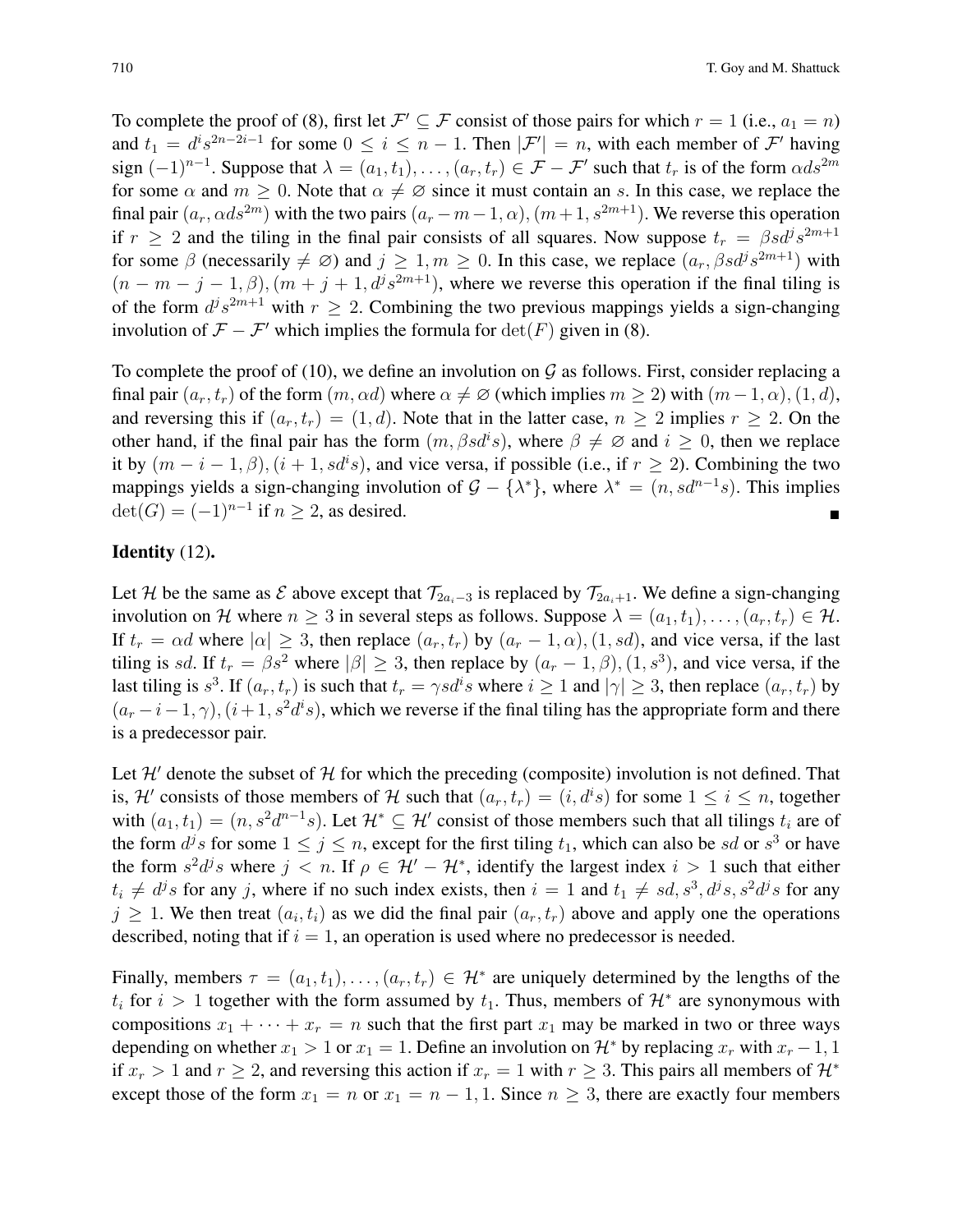of H<sup>∗</sup> of either form and they come in two pairs whose members have opposite sign. Combining all of the above mappings then yields the desired sign-changing involution of  $H$ , which implies (12).

#### Remark 6.1.

A combinatorial proof may be given for  $(11)$  that is comparable to the one above for  $(12)$ . We were unable, however, to find a combinatorial proof of the formula for

$$
\det(F_1, F_3, \ldots, F_{2n-1}) = (-1)^{n-1} 2^{n-2},
$$

where  $n > 2$ .

It is possible to extend the arguments above for  $(7)$ ,  $(10)$  and  $(12)$  to the Lucas case.

#### **Proof of Theorem 4.1, Identities**  $(17)$ ,  $(20)$  and  $(22)$ .

#### *Proof of* (17) *and* (20)*:*

Let  $\mathcal J$  be the same as  $\mathcal D$  in the proof of (7) except that an initial domino may be marked (denoted by d') within any of the tilings  $t_i$ . We apply the same involution to  $\mathcal J$  as was applied to  $\mathcal D$  above upon considering the rightmost pair not of the form  $(2, d')$ . Thus, the set of survivors are those members of  $\mathcal J$  of the form  $(a, \alpha), (2, d'), \dots, (2, d')$ , where  $a = 1$  and  $\alpha = s$  if n is odd and  $a = 2$ and  $\alpha = d$  or d' if n is even. If n is odd, then the sign of the sole survivor is given by  $(-1)^{(n-1)/2}$ , whereas both survivors have sign  $(-1)^{n/2}$  when n is even. Combining the odd and even cases yields formula (17).

Let K be as G above in the proof of (10) except that an initial domino may be marked. Then the involution defined on G can also be applied to K if one assumes that the pair  $(1, d)$  (where the domino is unmarked) is moved in the first case. We then apply the involution if possible to members of K whose final pair is  $(1, d')$  by considering the rightmost pair not of this form. The set of survivors are those  $\lambda \in \mathcal{K}$  having the form  $(b, \beta), (1, d'), \dots, (1, d')$ , where  $(b, \beta) = (1, d)$ ,  $(1, d')$  or  $(i + 1, sd^i s)$  for some  $0 \le i \le n - 1$ . Let  $K = M_n(1, L_2, \ldots, L_{2n})$ . If n is even, then the sum of the signs of  $\lambda$  having the third stated form is zero, which implies  $\det(K) = 2$  in this case. If n is odd, then this sum of signs is 1, which implies  $\det(K) = 3$ . Combining the even and odd cases gives (20).

#### Identity (22).

Let  $\mathcal{L}(\mathcal{L}', \mathcal{L}^*)$ , resp.) be the same as  $\mathcal{H}(\mathcal{H}', \mathcal{H}^*)$ , resp.) in the proof of (12) above except that now initial dominos may be marked. Since the mappings defined above on  $\mathcal{H} - \mathcal{H}'$  and  $\mathcal{H}' - \mathcal{H}^*$  do not entail moving an initial domino, they may also be applied to  $\mathcal{L} - \mathcal{L}'$  and  $\mathcal{L}' - \mathcal{L}^*$ , respectively. Note that in addition to the forms described above for members of  $\mathcal{H}^*$ , pairs within  $\lambda \in \mathcal{L}^*$  can also equal  $(j, d'd^{j-1}s)$  for any  $j \ge 1$ . We thus can represent  $\lambda$  by a composition  $x_1 + \cdots + x_r = n$ , where  $x_1$  is marked in one of three or four ways depending on whether  $x_1 > 1$  or  $x_1 = 1$ , respectively, with each  $x_i$  for  $i > 1$  either marked or unmarked. Define an involution on  $\mathcal{L}^*$  by replacing  $x_r$  with  $x_r - 1$ , 1 if  $x_r > 1$  and  $r \ge 2$ , and vice versa, if  $x_r = 1$  and  $r \ge 3$ , where the 1 is unmarked in both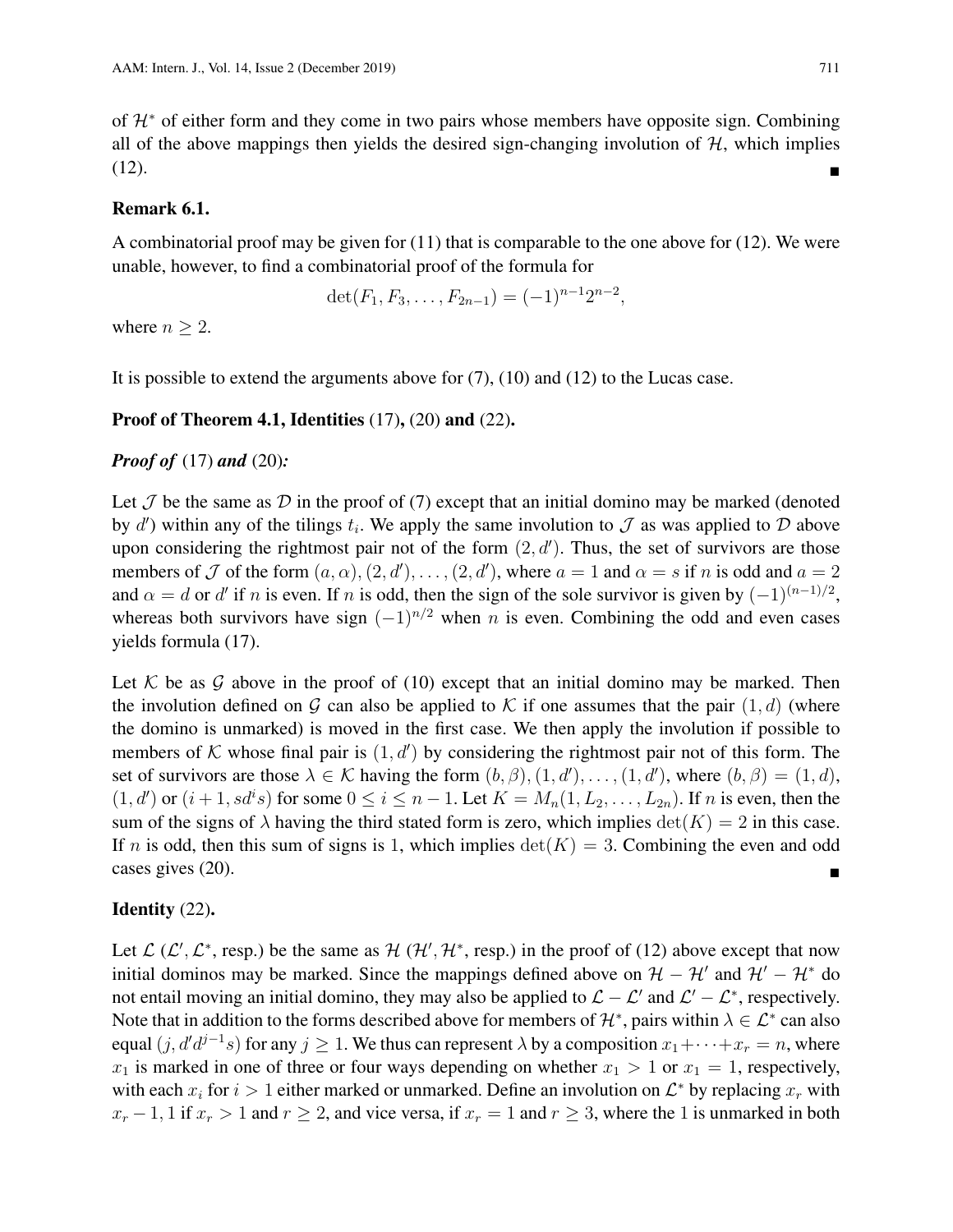instances (which corresponds to  $t_r = ds$ ). Let 1' denote a marked non-initial 1. Then the survivors of the involution are those of the form

$$
i + x + 1' + \dots + 1' = n,\tag{31}
$$

where  $x = 1$  or 1' and the initial i is marked in three possible ways if  $i > 1$  (corresponding to a pair of the form  $(i, d^i s)$ ,  $(i, d'd^{i-1}s)$  or  $(i, s^2d^{i-1}s)$ ) and in four possible ways if  $i = 1$  (as  $(1, sd)$ is also possible).

Now suppose n is even. Assume for now that i is marked in one of the first three possible ways if  $i = 1$ . Then compositions in (31) starting with  $i + x$  where i is odd and  $x = 1$  pair up with those starting with  $i + x$  where  $i < n$  is even, together with the case  $i = n$ . Also, compositions starting with  $i + 1'$  where  $i > 1$  is odd pair up with those starting  $i + 1'$  where  $i < n$  is even. This leaves only compositions of the form  $1 + 1' + \cdots + 1'$  in which the initial 1 is marked in one of three ways. Note that this corresponds to members of  $\mathcal{L}^*$  of the form  $(a, \alpha), (1, d's), \ldots, (1, d's)$ , where  $a = 1$  and  $\alpha = ds$ , d's or s<sup>3</sup>. Finally, if  $i = 1$  and is marked in the fourth way, then there are two additional possible compositions corresponding to the members of  $\mathcal{L}^*$  given by  $(1, sd), (b, \beta), (1, d's), \ldots, (1, d's),$  where  $b = 1$  and  $\beta = ds$  or d's. Thus, we get five unpaired members of  $\mathcal{L}^*$  altogether, each having positive sign, which implies (22) for *n* even. If  $n \geq 3$ is odd, then a similar analysis shows that the same five compositions in (31) are again unpaired, which implies (22) for n odd and completes the proof.

## 7. Gibonacci generalization

In conclusion, we state a generalization of the determinant formulas above. Let  $G_n$  denote the *Gibonacci* number (for example, see Benjamin and Quinn (2003) or Vajda (1989)) defined by the recurrence

$$
G_n = G_{n-1} + G_{n-2}, \qquad n \ge 2,
$$

with  $G_1 = a$  and  $G_0 = b$  where a and b are arbitrary (they may even be regarded as indeterminates). Note that  $F_n$  corresponds to the case of  $G_n$  when  $a = 1$  and  $b = 0$ , while  $L_n$  to the case when  $a = 1$ and  $b = 2$ . Extending the combinatorial arguments from the prior section yields the following Gibonacci determinant formulas.

#### Theorem 7.1.

If  $n \geq 1$ , then

$$
\det(G_1, G_2, \dots, G_n) = x_n,\tag{32}
$$

where  $x_n$  is defined recursively by

$$
x_n = (a-1)x_{n-1} - (b-1)x_{n-2}, \qquad n \ge 3,
$$

with initial conditions  $x_1 = a$  and  $x_2 = a^2 - a - b$ , and

$$
\det(G_2, G_4, \dots, G_{2n}) = y_n,
$$
\n(33)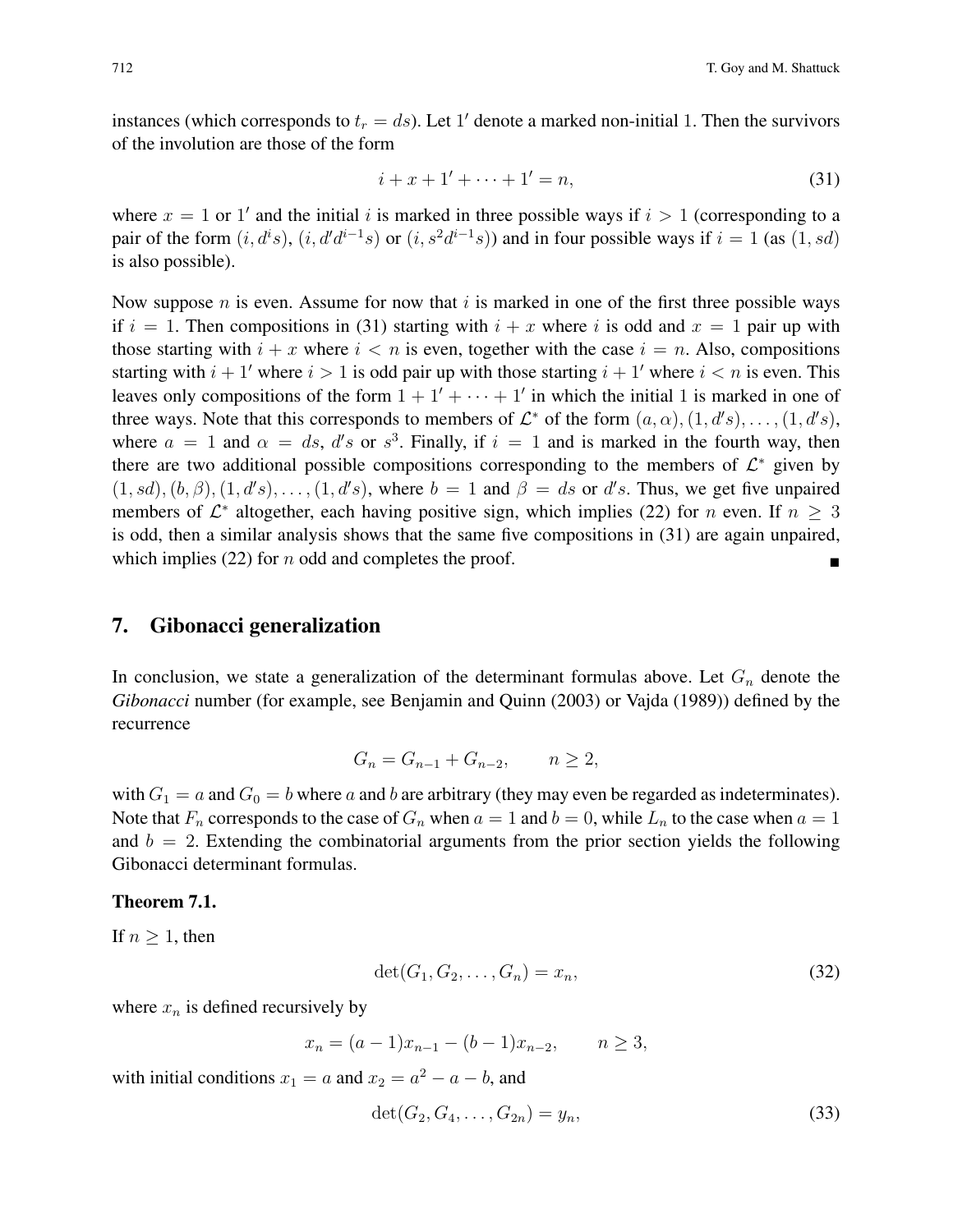where  $y_n$  is defined by

$$
y_n = (a+b-3)y_{n-1} + (b-1)y_{n-2}, \qquad n \ge 3,
$$

with  $y_1 = a + b$  and  $y_2 = (a + b)^2 - 3a - 2b$ . Furthermore, we have

$$
\det(G_3, G_5, \dots, G_{2n+1}) = y_n^*, \quad n \ge 1,
$$
\n(34)

where  $y_n^*$  is defined by

$$
y_n^* = (2a + b - 3)y_{n-1}^* + (a - 1)y_{n-2}^*, \qquad n \ge 3,
$$

with  $y_1^* = 2a + b$  and  $y_2^* = (2a + b)^2 - 5a - 3b$ .

#### Remark 7.2.

Note that (32) is seen to reduce to formulas (5) and (17) when  $(a, b) = (1, 0)$  and  $(1, 2)$ , respectively, while (33) reduces to (8) and (20) for these same values of a and b. When  $a = 1$  in (33), one has the explicit formula

$$
\det(G_2, G_4, \ldots, G_{2n}) = (b+1)(b-1)^{n-1} - \frac{(b-1)^{n-1} + (-1)^n}{b}, \qquad n \ge 1.
$$

Furthermore, note that (32) yields the Fibonacci identities (3), (7), (9), (11) and (13) when  $(a, b) = (0, 1), (1, 1), (2, 1), (3, 2)$  and  $(5, 3)$ , respectively. Also, the Lucas identities (15), (19) and (21) correspond to the  $(a, b) = (2, -1)$ ,  $(3, 1)$  and  $(4, 3)$  cases of (32). Formula (33) reduces to (4), (6), (10), (12) and (14) when  $(a, b) = (1, -1)$ ,  $(0, 1)$ ,  $(1, 1)$ ,  $(2, 1)$  and  $(3, 2)$ , respectively, while (16), (18) and (22) correspond to the  $(a, b) = (-1, 3)$ ,  $(2, -1)$  and  $(3, 1)$  cases. In general, taking  $a = F_{c+1}$  and  $b = F_c$  in (32) and (33) yields expressions for  $\det(F_{1+c}, F_{2+c}, \ldots, F_{n+c})$  and  $\det(F_{2+c}, F_{4+c}, \ldots, F_{2n+c})$ , where c is arbitrary, with a similar remark applying to translates of the Lucas sequence. Finally, observe that (34) may be obtained from (33) by substituting  $a + b$  for a and  $\alpha$  for  $\beta$ , or can be shown directly by extending the combinatorial proof above for (22). When  $a = 1$  in (34), one has

$$
\det(G_3, G_5, \ldots, G_{2n+1}) = (b^2 + b - 1)(b - 1)^{n-2}, \qquad n \ge 2.
$$

Taking  $b = -1, 0, 1$  and 2 in the last formula yields identities (6), (10), (12) and (22), respectively.

## 8. Conclusion

In this paper, we have found determinant formulas for several families of Toeplitz–Hessenberg matrices having various translates of the Fibonacci and Lucas numbers for the non-zero entries. This extends an earlier result when  $a_i = F_i$  for all i. In Theorem 3.1, we found determinant formulas where the entries were translates of the Fibonacci sequence or of just the even or odd subsequence. Some comparable results are given in Theorem 4.1 for the Lucas sequence. A common Gibonacci generalization of the results in Theorems 3.1 and 4.1 whereby arbitrary initial conditions are allowed is found in Theorem 7.1 via a combinatorial approach. The determinant formulas in all of these results may also be expressed (see Theorems 5.2 and 5.3) equivalently as multi-sum identities involving multinomial coefficients and a product of the terms of the sequence in question.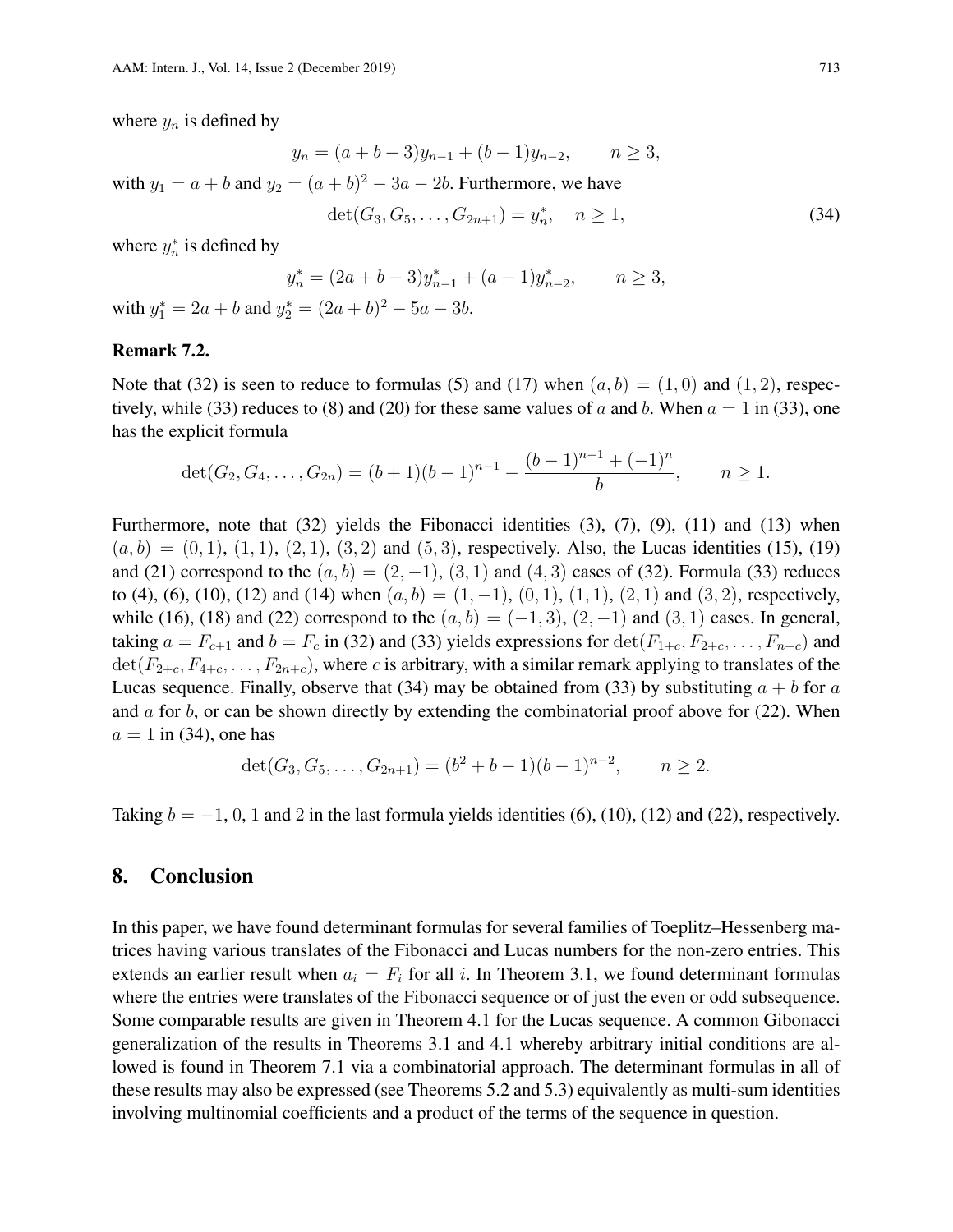Combinatorial proofs were provided for most of the determinant identities which made use of involutions and the formal definition of the determinant. Such proofs in several instances allow one to see relationships between the various identities that may not be readily apparent in their algebraic derivation. Moreover, combinatorial proofs (especially in the Lucas case) point the way to the Gibonacci generalization of the identities in Theorems 3.1 and 4.1 and also provide a means by which to prove it. Further work on the enumerative aspects of the determinants of Toeplitz– Hessenberg matrices whose entries are combinatorial sequences is forthcoming and will focus on sequences which satisfy various linear recurrences with constant coefficients.

## *Acknowledgment:*

*The first author is grateful to Professor Roman Zatorsky (Ukraine) and Professor Thomas Koshy (USA) for their careful attention to this work and productive discussions.*

## REFERENCES

- Benjamin, A.T. and Cameron, N.T. (2005). Counting on determinants, Amer. Math. Monthly, Vol. 112, No. 6, pp. 481–492.
- Benjamin, A.T., Cameron, N.T. and Quinn, J.J. (2007). Fibonacci determinants a combinatorial approach, Fibonacci Quart., Vol. 45, No. 1, pp. 39–55.
- Benjamin, A.T. and Quinn, J.J. (2003). *Proofs that Really Count: The Art of Combinatorial Proof*, Mathematical Association of America, Washington DC.
- Benjamin, A.T. and Shattuck, M.A. (2007). Recounting determinants for a class of Hessenberg matrices, Integers, Vol. 7, #A55.
- Bicknell-Johnson, M. and Spears, C.P. (1996). Classes of identities for the generalized Fibonacci numbers  $G_n = G_{n-1} + G_{n-c}$  from matrices with constant valued determinants, Fibonacci Quart., Vol. 34, No. 2, pp. 121–128.
- Cereceda, J.L. (2014). Determinantal representations for generalized Fibonacci and tribonacci numbers, Int. J. Contemp. Math. Sci., Vol. 9, No. 6, pp. 269–285.
- Civciv, H. (2008). A note on the determinant of five-diagonal matrices with Fibonacci numbers, Int. J. Contemp. Math. Sci., Vol. 3, No. 9, pp. 419–424.
- Goy, T. (2016). Elementary problems and solutions, Problem B-1192, Fibonacci Quart., Vol. 54, No. 3, p. 272.
- Goy, T. (2017). Elementary problems and solutions, Problem B-1210, Fibonacci Quart., Vol. 55, No. 2, p. 179.
- ˙Ipek, A. (2011). On the determinants of pentadiagonal matrices with the classical Fibonacci, generalized Fibonacci and Lucas numbers, Eurasian Math. J., Vol. 2, No. 2, pp. 60–74.
- ˙Ipek, A. and Arı, K. (2014). On Hessenberg and pentadiagonal determinants related with Fibonacci and Fibonacci-like numbers, Appl. Math. Comput., Vol. 229, pp. 433–439.